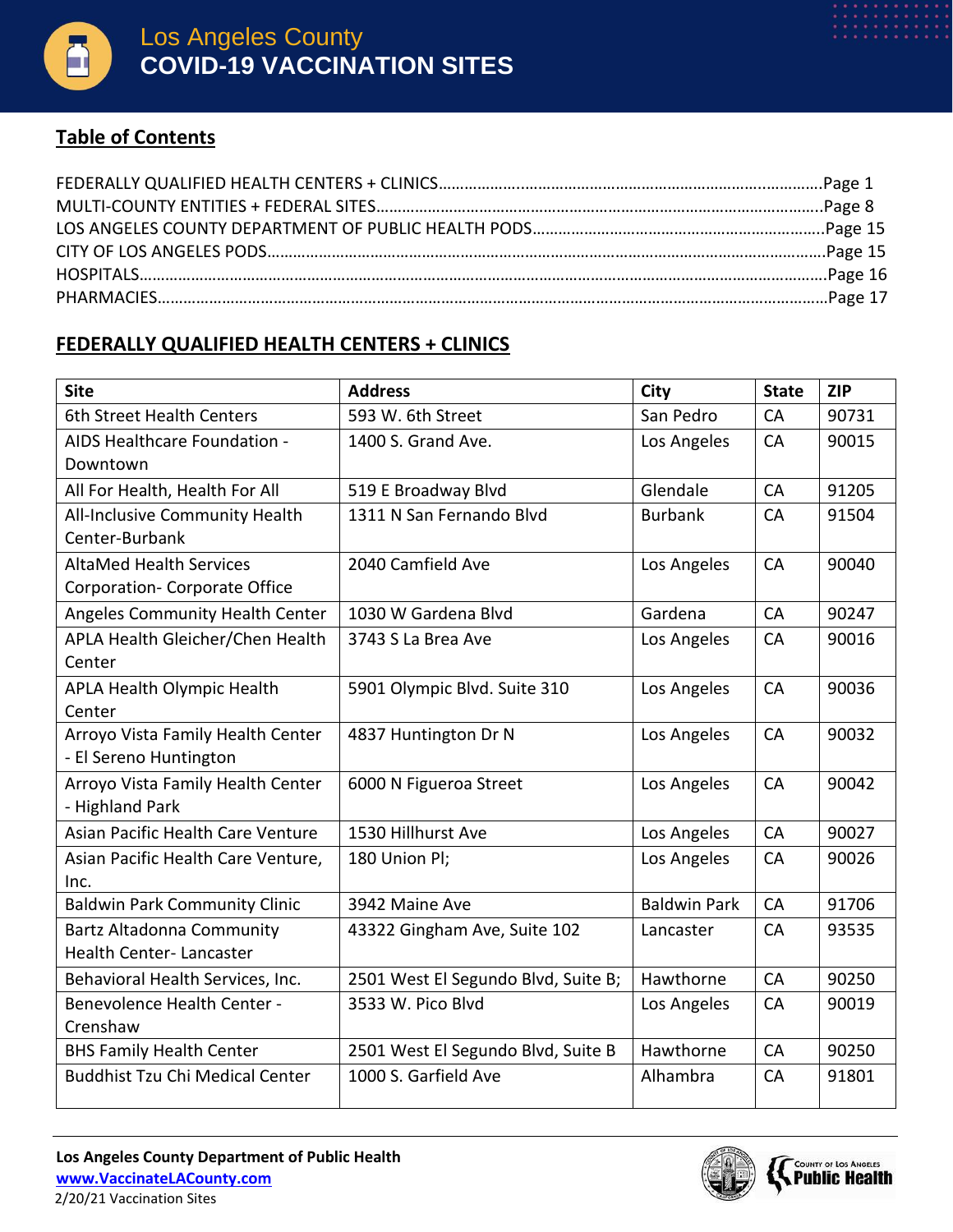

| CareMore Downey                                     | 10000 Lakewood Boulevard           | Downey      | CA        | 90240  |
|-----------------------------------------------------|------------------------------------|-------------|-----------|--------|
| CareMore Downtown LA                                | 303 South Union Avenue             | Los Angeles | CA        | 90017  |
| CareMore East LA                                    | 3513 East 1st Street               | Los Angeles | CA        | 90063  |
| CareMore La Mirada                                  | 15034 Imperial Highway             | La Mirada   | CA        | 90638  |
| CareMore Montebello                                 | 2444 West Beverly Boulevard        | Montebello  | CA        | 90640  |
| CareMore West Covina                                | 301 N Azusa Avenue                 | Azusa       | CA        | 91791  |
| CareMore Whittier                                   | 9209 Colima Road                   | Whittier    | CA        | 90605  |
| Center for Family Health &                          | 8727 Van Nuys Blvd.                | Panorama    | <b>CA</b> | 91402  |
| Education                                           |                                    | City        |           |        |
| <b>Central City Community Health</b>                | 5970 S Central Ave                 | Los Angeles | CA        | 90001  |
| Center, Inc. - South LA - Main Site                 |                                    |             |           |        |
| <b>Central Health Center</b>                        | 241 N Figueroa St;                 | Los Angeles | <b>CA</b> | 90012  |
| Central Neighborhood Health                         | 2707 S Central Ave                 | Los Angeles | CA        | 90011  |
| Foundation                                          |                                    |             |           |        |
| <b>Chinatown Service Center</b>                     | 767 N. Hill Street                 | Los Angeles | CA        | 90012  |
| City of Hope Cancer Center                          | 1500 Duarte Rd                     | Duarte      | CA        | 91010- |
|                                                     |                                    |             |           | 3012   |
| Clinica Monsenor A. Romero                          | 2032 Marengo St                    | Los Angeles | CA        | 90033  |
| <b>Community Medicine Inc</b>                       | 8540 Alondra Blvd Ste B2           | Paramount   | CA        | 90723- |
|                                                     |                                    |             |           | 5200   |
| Comprehensive Community Health                      | 801 S. Chevy Chase Drive           | Glendale    | CA        | 91205  |
| Centers - Glendale                                  |                                    |             |           |        |
| Comprehensive Community Health<br>Centers - Sunland | 8316 Foothill Blvd                 | Sunland     | CA        | 91040  |
| DaVita                                              | 1643 E Palmdale Blvd               | PALMDALE    | CA        | 93550  |
| <b>DHS Correctional Health</b>                      | 450 Bauchet St; Attn: Correctional | Los Angeles | <b>CA</b> | 90012  |
|                                                     | Health                             |             |           |        |
| DHS El Monte CHC                                    | 10953 Ramona Blvd; Pharmacy        | El Monte    | CA        | 91731  |
| DHS High Desert Regional Health                     | 335 E Avenue I;                    | Lancaster   | CA        | 93535  |
| Center                                              |                                    |             |           |        |
| <b>DHS Hudson</b>                                   | 2829 S Grand Ave; Pharmacy         | Los Angeles | <b>CA</b> | 90007  |
| <b>DHS Humphrey</b>                                 | 5850 S Main St; Pharmacy           | Los Angeles | <b>CA</b> | 90003  |
| DHS Mid-Valley CHC                                  | 7515 Van Nuys Blvd; Pharmacy       | Los Angeles | CA        | 91405  |
| <b>DHS MLK Outpatient Center</b>                    | 1670 E 120th St; Dock 2            | Los Angeles | CA        | 90059  |
| <b>DHS Roybal</b>                                   | 245 S Fetterly Ave; Pharmacy       | East Los    | CA        | 90022  |
|                                                     |                                    | Angeles     |           |        |
| DPH MLK Jr Center for Public                        | 11833 Wilmington Ave;              | Los Angeles | <b>CA</b> | 90059  |
| Health                                              |                                    |             |           |        |
| East Valley Community Health                        | 276 W. College Street              | Covina      | CA        | 91723  |
| Center - Covina                                     |                                    |             |           |        |

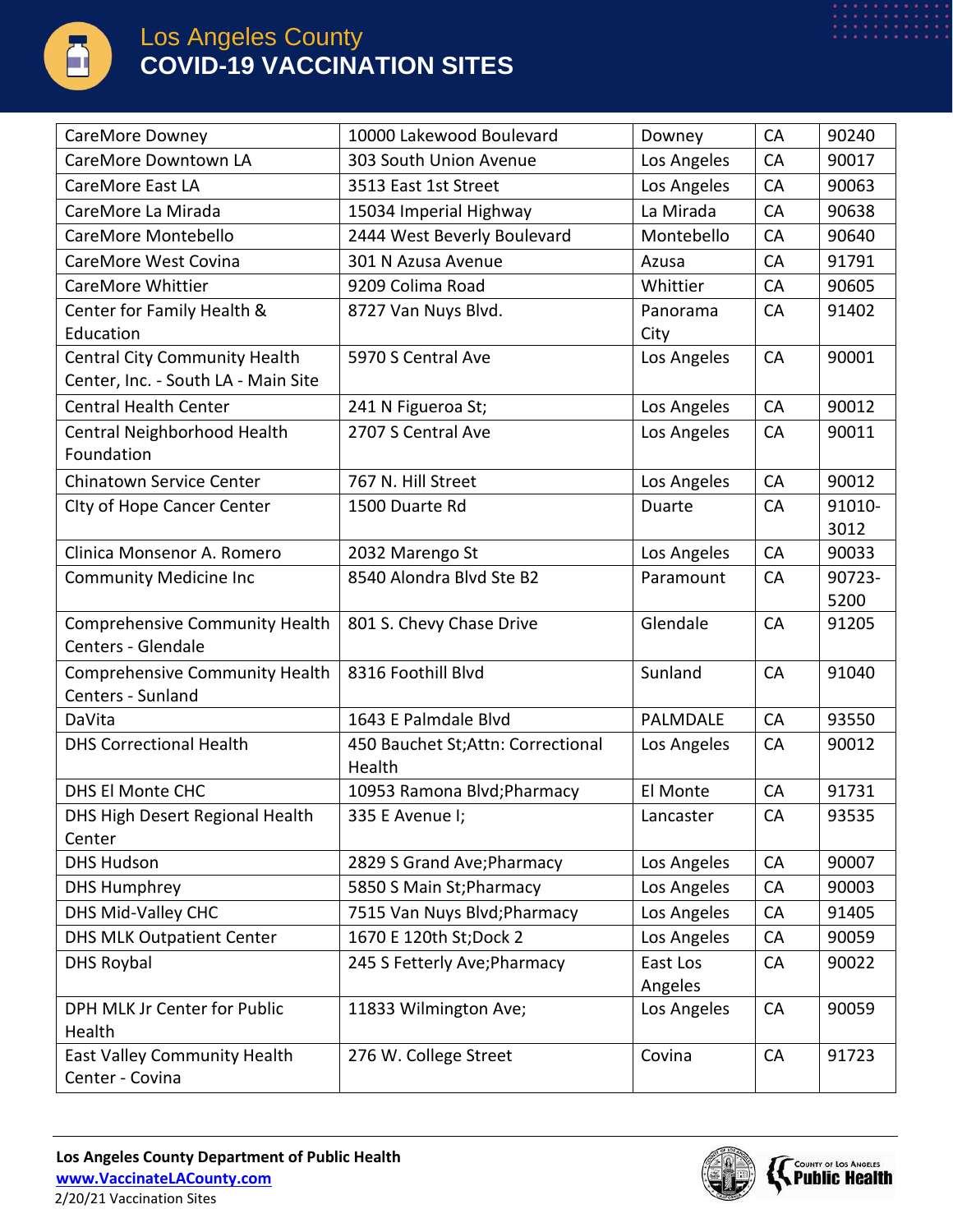

| <b>East Valley Community Health</b><br>Center - Pomona                                     | 1555 S. Garey Avenue          | Pomona              | CA        | 91766          |
|--------------------------------------------------------------------------------------------|-------------------------------|---------------------|-----------|----------------|
| East Valley Community Health<br>Center - West Covina                                       | 420 Glendora Ave              | <b>West Covina</b>  | CA        | 91790          |
| El Proyecto del Barrio                                                                     | 8932 Woodman Ave              | Arleta              | CA        | 91331-<br>8021 |
| Esperanza Clinic                                                                           | 9140 Van Nuys Blvd, Suite 207 | Panorama<br>City    | CA        | 91402          |
| Family Health Care Centers of<br><b>Greater Los Angeles</b>                                | 6501 S Garfield Ave           | <b>Bell Gardens</b> | CA        | 90201          |
| <b>First Medical Center</b>                                                                | 3750 W 6th St Ste 203         | Los Angeles         | CA        | 90020          |
| Garfield Health Center                                                                     | 701 S Atlantic Blvd           | Monterey<br>Park    | CA        | 91754          |
| <b>HEALTH ACCESS FOR ALL INC</b><br>(Angeles Community Health<br>Center)                   | 1030 W Gardena Blvd;          | Gardena             | CA        | 90247          |
| Herald Christian Health Center -<br>San Gabriel                                            | 923 S. San Gabriel Blvd.      | San Gabriel         | CA        | 91776          |
| <b>High Desert Medical Group</b>                                                           | 43839 15 <sup>th</sup> St W   | Lancaster           | <b>CA</b> | 93534          |
| <b>JWCH Bellflower</b>                                                                     | 14371 Clark Ave               | <b>Bellflower</b>   | CA        | 90706          |
| <b>JWCH Institute Medical</b><br>Clinic/Weingart Center                                    | 522 S. San Pedro St.          | Los Angeles         | <b>CA</b> | 90013          |
| <b>JWCH Lancaster</b>                                                                      | 45104 10th St W               | Lancaster           | CA        | 93534          |
| Kedren Primary Care Clinic                                                                 | 4211 South Avalon Blvd        | Los Angeles         | CA        | 90011          |
| Kheir 6th St Clinic                                                                        | 3727 W. 6th St                | Los Angeles         | CA        | 90020          |
| LA Jewish Home for the Aging -<br><b>Grancell Village</b>                                  | 7150 Tampa Ave                | Reseda              | CA        | 91335          |
| Los Angeles Christian Health<br>Centers - Joshua House                                     | 1625 East 4th St              | Los Angeles         | CA        | 90033          |
| Los Angeles LGBT Center -<br>McDonald/Wright Building                                      | 1625 Schrader Blvd.           | Los Angeles         | CA        | 90028          |
| <b>Main Site</b>                                                                           | 6801 Coldwater Canyon Ave     | North<br>Hollywood  | CA        | 90291          |
| Medical Group of Paramount, Inc.                                                           | 14906 Paramount Blvd          | Paramount           | CA        | 90723          |
| Men's Health Foundation<br>Pharmacy - West Hollywood                                       | 9201 Sunset Blvd              | West<br>Hollywood   | <b>CA</b> | 90069          |
| Milken Family Foundation Medical<br>Building/ Frederick R. Weisman<br><b>Family Center</b> | 604 Rose Avenue               | Venice              | CA        | 90291          |
| Mission City Community - Main                                                              | 8527 Sepulveda Blvd           | North Hills         | CA        | 91343          |

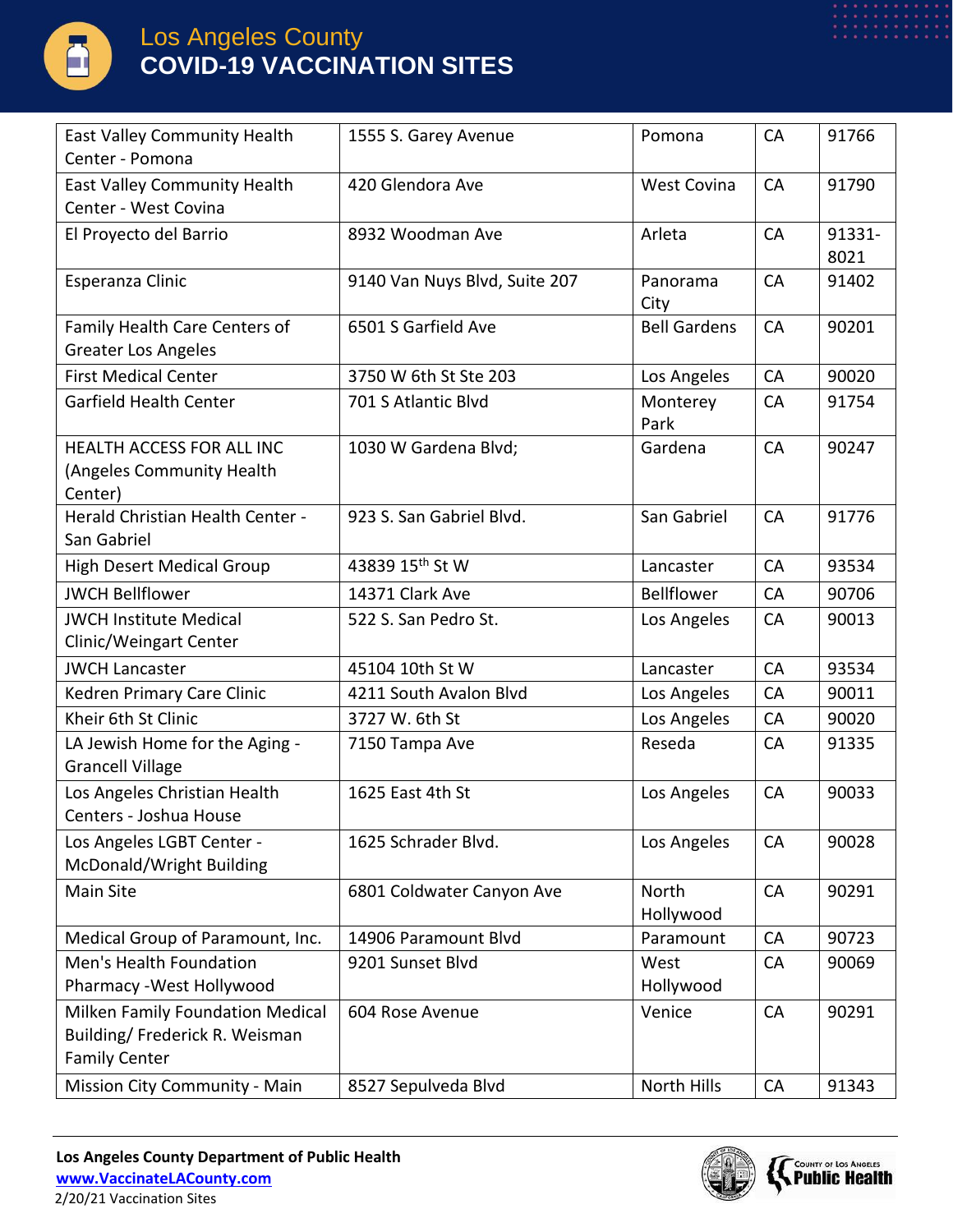

| Office                                                       |                                    |                      |           |       |
|--------------------------------------------------------------|------------------------------------|----------------------|-----------|-------|
| Mohan Dialysis Center of Covina                              | 158 W College St                   | Covina               | CA        | 91723 |
| Monrovia Health Center                                       | 330 W Maple Ave;                   | Monrovia             | CA        | 91016 |
| North Hollywood Health Center                                | 5300 Tujunga Avenue;               | North                | CA        | 91601 |
|                                                              |                                    | Hollywood            |           |       |
| Northeast Community Clinic -                                 | 5420 N Figueroa St                 | Los Angeles          | CA        | 90042 |
| Figueroa                                                     |                                    |                      |           |       |
| Northeast Community Clinic -<br>Hawthorne Suite 200          | 4455 W 117th St, Suite 200         | Hawthorne            | CA        | 90250 |
| Northeast Valley Health                                      | 18533 Soledad Canyon Rd            | Santa Clarita        | CA        | 91351 |
| Corporation - Santa Clarita Health                           |                                    |                      |           |       |
| Center                                                       |                                    |                      |           |       |
| Northeast Valley Health                                      | 7223 Fair Ave                      | Sun Valley           | CA        | 91352 |
| Corporation - Sun Valley Health                              |                                    |                      |           |       |
| Center                                                       |                                    |                      |           |       |
| Northeast Valley Health<br>Corporation - San Fernando Health | 1600 San Fernando Rd               | San Fernando         | CA        | 91340 |
| Center                                                       |                                    |                      |           |       |
| One Medical - 10000 W.                                       | 10000 Washington Boulevard;#108    | <b>Culver City</b>   | CA        | 90232 |
| <b>Washington Blvd</b>                                       |                                    |                      |           |       |
| One Medical - 10250 Santa Monica                             | 10250 Santa Monica Blvd; Suite     | Los Angeles          | CA        | 90067 |
| <b>Blvd</b>                                                  | #1280                              |                      |           |       |
| One Medical - 3615 Jack Northrop                             | 3615 Jack Northrop Ave; Suite 100  | Hawthorne            | CA        | 90250 |
| Ave                                                          |                                    |                      |           |       |
| One Medical - 700 S Flower Street                            | 700 S Flower Street; Suite 2340    | Los Angeles          | CA        | 90017 |
| One Medical - 740 S Allied Way                               | 740 S Allied Way; Suite D          | El Segundo           | CA        | 90245 |
| One Medical - 8570 W Sunset Blvd                             | 8570 W Sunset Blvd; Suite 1.5      | West                 | CA        | 90069 |
|                                                              |                                    | Hollywood            |           |       |
| One Medical - 9725 Wilshire Blvd                             | 9725 Wilshire Blvd;                | <b>Beverly Hills</b> | CA        | 90212 |
| One Medical, 12301 Wilshire Blvd                             | 12301 Wilshire Blvd;               | Los Angeles          | CA        | 90025 |
| One Medical, 525 Broadway                                    | 525 Broadway;                      | Santa Monica         | CA        | 90401 |
| <b>Optum - Canyon Country</b>                                | 17909 Soledad Canyon Road ; Ste.   | Canyon               | CA        | 91387 |
|                                                              | 100                                | Country              |           |       |
| Optum - Carson                                               | 824 East Carson Street, Suite 104; | Carson               | CA        | 90745 |
| Optum - Downey                                               | 8311 Florence Ave;                 | Downey               | <b>CA</b> | 90240 |
| Optum - Downtown Los Angeles                                 | 1120 W Washington Blvd             | Los Angeles          | CA        | 90015 |
| Clinic                                                       |                                    |                      |           |       |
| Optum - Glendora Urgent Care                                 | 1365 S Grand Ave;                  | Glendora             | <b>CA</b> | 91740 |
| Optum - Magan Medical Group<br><b>Urgent Care</b>            | 420 W Rowland St;                  | Covina               | <b>CA</b> | 91723 |
| Optum - Manhattan Beach                                      | 5400 West Rosecrans Avenue, Suite  | Hawthorne            | <b>CA</b> | 90250 |
|                                                              |                                    |                      |           |       |

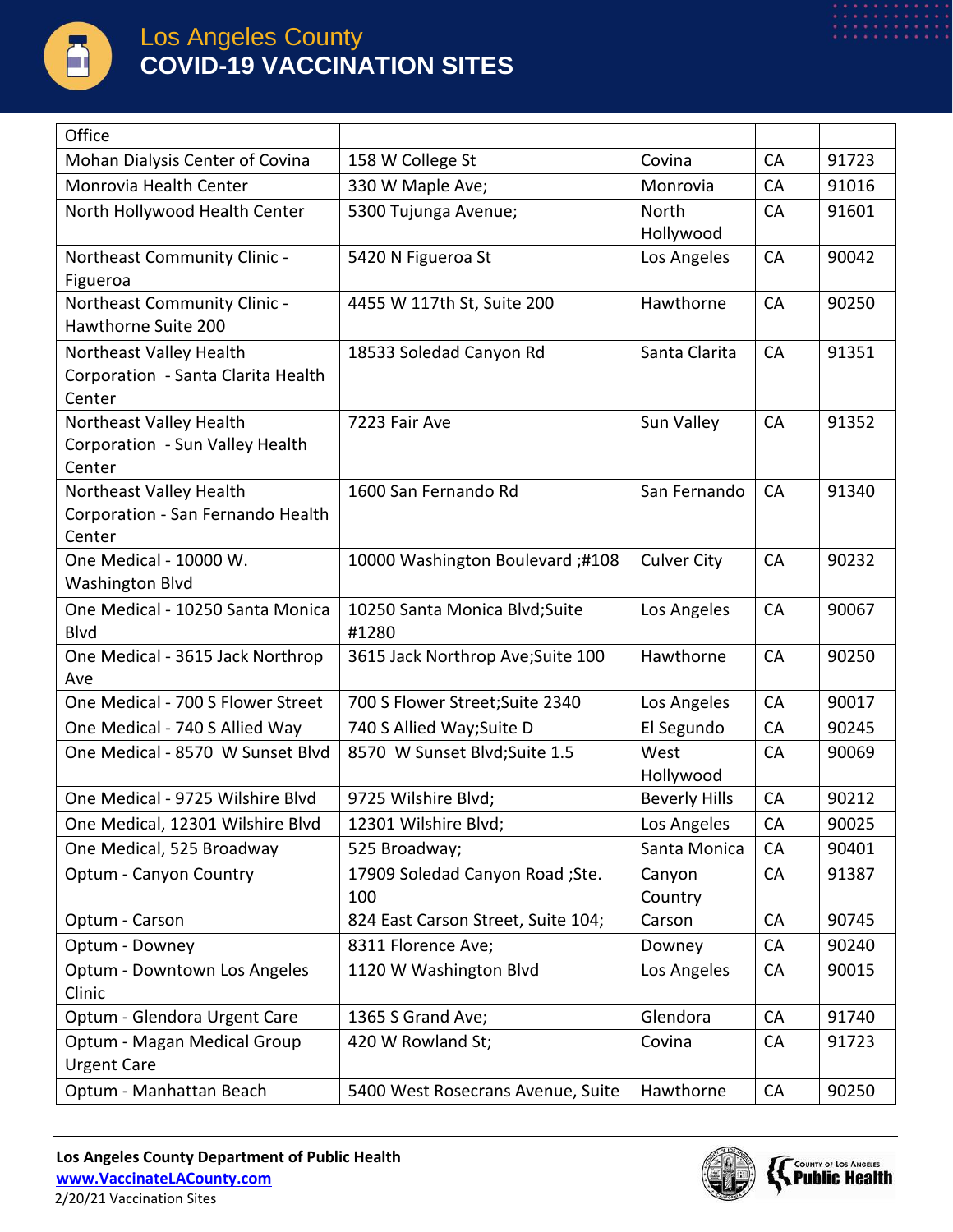

|                                                          | 100;                          |                  |           |       |
|----------------------------------------------------------|-------------------------------|------------------|-----------|-------|
| Optum - Montebello UCC                                   | 2603 Via Campo;               | Montebello       | CA        | 90640 |
| Optum - Van Nuys                                         | 15216 Vanowen St;Ste. #1A     | Van Nuys         | CA        | 91405 |
| Parktree Community Health<br>Center                      | 1450 E Holt Ave               | Pomona           | CA        | 91767 |
| Pediatric & Family Medical Center<br>dba Eisner Health   | 1530 S Olive St;              | Los Angeles      | <b>CA</b> | 90015 |
| Planned Parenthood Highland Park                         | 5903 N Figueroa St            | Los Angeles      | CA        | 90042 |
| Planned Parenthood Los Angeles -<br>S. Mark Taper Center | 400 W. 30th Street            | Los Angeles      | CA        | 90007 |
| QueensCare Health Centers -<br><b>Westlake North</b>     | 303 Loma Dr, Suite 202        | Los Angeles      | CA        | 90017 |
| R.O.A.D.S. Community Care Clinic                         | 121 S. Long Beach Blvd.       | Compton          | CA        | 90221 |
| Saban Community Clinic - Melrose                         | 5205 Melrose Ave              | Los Angeles      | CA        | 90038 |
| San Fernando Community Hospital                          | 732 Mott St, Ste 100;         | San Fernando     | CA        | 91340 |
| San Judas Community Health<br>Center                     | 2972 Wilshire Blvd;           | Los Angeles      | <b>CA</b> | 90010 |
| SoCal Men's Medical Group -<br>Inglewood                 | 2700 W Manchester Blvd        | Inglewood        | CA        | 90305 |
| South Bay Family Health Center                           | 2114 Artesia Blvd.            | Redondo<br>Beach | CA        | 90278 |
| South Central Family Health<br>Center                    | 4425 S. Central Ave           | Los Angeles      | CA        | 90011 |
| Southern California Medical<br>Center - El Monte         | 12100 Valley Blvd, Suite 109A | El Monte         | CA        | 91732 |
| Southern California Medical<br>Center - Pomona           | 502 W Holt Ave                | Pomona           | CA        | 91768 |
| Southern California Medical<br>Center - Van Nuys         | 14550 Haynes St               | Van Nuys         | CA        | 91411 |
| St. Anthony Medical Centers -<br>Hollywood               | 6368 Hollywood Blvd           | Los Angeles      | CA        | 90028 |
| St. Anthony Medical Centers -<br>Imperial                | 837 W Imperial Hwy            | Los Angeles      | CA        | 90044 |
| St. John's Health Center - Avalon                        | 6818 Avalon Blvd.             | Los Angeles      |           |       |
| St. John's Health Center - Compton                       | 2115 N Wilmington Ave         | Compton          | CA        | 90007 |
| St. John's Health Center -<br>Dominguez Hills            | 15301 S. San Jose Ave.        | Compton          | <b>CA</b> | 90221 |
| St. John's Health Center - Dr.<br>Kenneth Williams       | 808 W 58th St                 | Los Angeles      | <b>CA</b> | 90007 |
| St. John's Health Center - Lincoln                       | 2515 Alta St.                 | Los Angeles      | CA        | 90031 |

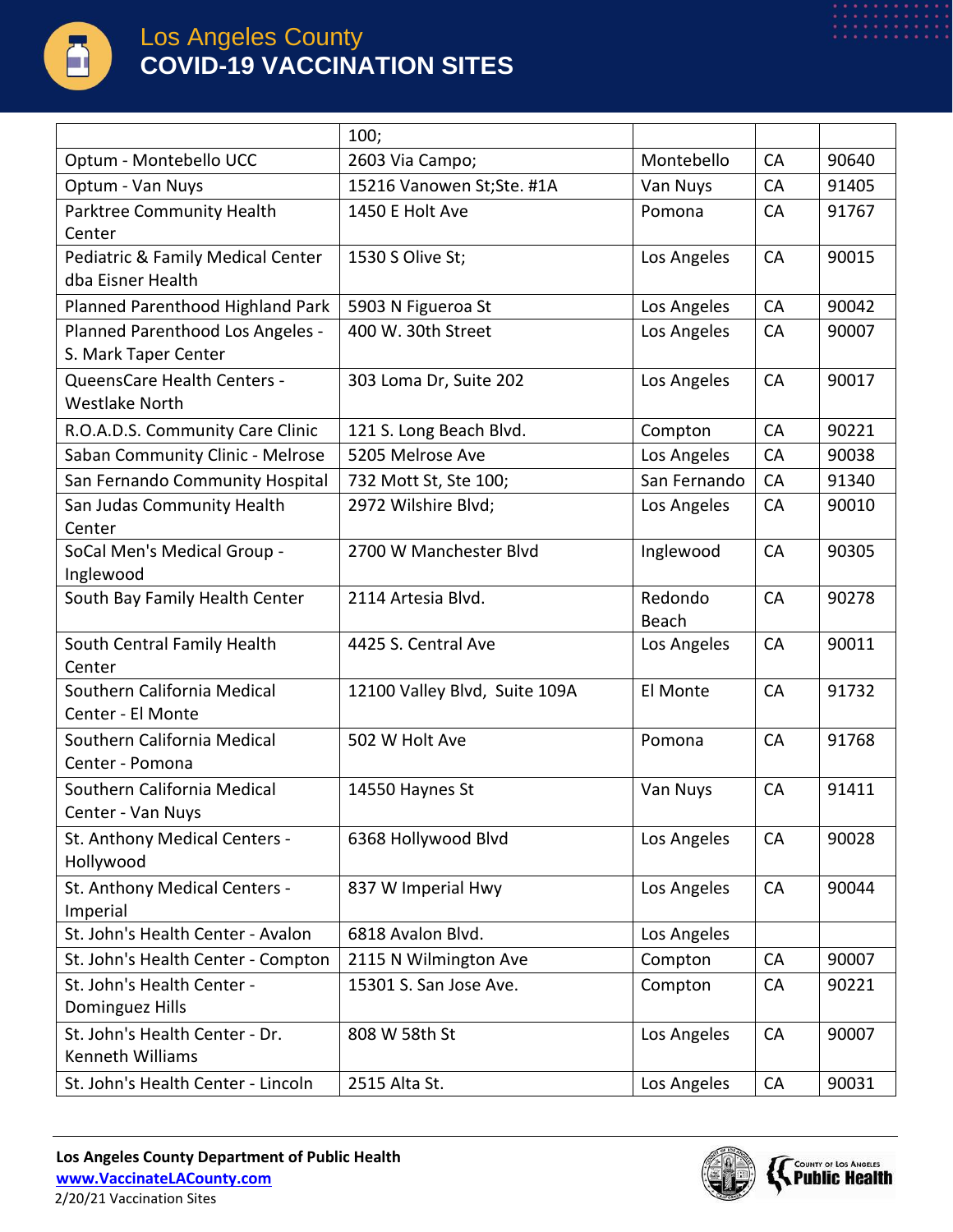

| St. John's Health Center - Magnolia                     | 1910 S. Magnolia Avenue                  | Los Angeles        | CA | 90007  |
|---------------------------------------------------------|------------------------------------------|--------------------|----|--------|
| St. John's Health Center -                              | 1555 W 110th St                          | Los Angeles        | CA | 90037  |
| Washington                                              |                                          |                    |    |        |
| T.H.E. Clinic Inc. DBA To Help                          | 3834 S Western Ave;                      | Los Angeles        | CA | 90062  |
| <b>Everyone Health and Wellness</b>                     |                                          |                    |    |        |
| Centers                                                 |                                          |                    |    |        |
| <b>Tarzana Treatment Center</b>                         | 18646 W Oxnard St                        | Los Angeles        | CA | 91356  |
| The Achievable Foundation                               | 5901 Green Valley Circle                 | <b>Culver City</b> | CA | 90230  |
| THE Clinic, Inc- Ruth Temple                            | 3834 S Western Ave                       | Los Angeles        | CA | 90062  |
| <b>TriState Clinic</b>                                  | 4137 Verdugo Rd;                         | Los Angeles        | CA | 90065  |
| <b>UMMA Community Clinic</b>                            | 711 W Florence Ave                       | Los Angeles        | CA | 90044  |
| Unicare Community Health Center,                        | 2409 N. Broadway                         | Los Angeles        | CA | 90031  |
| Inc.                                                    |                                          |                    |    |        |
| Unicare Community Health Center,                        | 741 S. Alvarado St                       | Los Angeles        | CA | 90057  |
| Inc.                                                    |                                          |                    |    |        |
| Unicare Community Health Center,                        | 1501 E. Holt Ave., Ste A                 | Pomona             | CA | 91767  |
| Inc.                                                    |                                          |                    |    |        |
| <b>Universal Community Health</b>                       | 1005 E Washington Blvd; Suite A          | Los Angeles        | CA | 90021  |
| Center                                                  |                                          |                    |    |        |
| Valley Community Health Care                            | 6801 Coldwater Canyon Ave                | North              | CA | 91605  |
|                                                         |                                          | Hollywood          |    |        |
| <b>Venice Family Clinic</b>                             | 607 S. Atlantic Blvd                     | Los Angeles        | CA | 90022  |
| Via Care Community Health Center                        | 10300 Compton Av                         | Los Angeles        | CA | 90002  |
| <b>Watts Health Center</b>                              | 3861 Sepulveda Blvd                      | <b>Culver City</b> | CA | 90230  |
| <b>Westside Family Health Center</b>                    | 3861 Sepulveda Blvd;                     | <b>Culver City</b> | CA | 90230  |
| <b>White Memorial Community</b><br><b>Health Center</b> | 1828 E Cesar E Chavez Ave, Suite<br>5000 | <b>LOS ANGELES</b> | CA | 90033  |
| <b>White Memorial Medical Center</b>                    | 1009 North Avalon Boulevard,             | Wilmington         | CA | 90744  |
| Whittier Public Health Center -                         | 7643 Painter Ave;                        | Whittier           | CA | 90602  |
| <b>Clinic Services</b>                                  |                                          |                    |    |        |
| <b>Wilmington Community Clinic</b>                      | 20800 Sherman Way                        | Los Angeles        | CA | 91306  |
| Winnetka S. Mark Taper Center                           | 20800 Sherman Way                        | Winnetka           | CA | 91306  |
| For A Healthy Community                                 |                                          |                    |    |        |
| <b>Mission City</b>                                     | 301 North Prairie Avenue, Suite 311      | Inglewood          | CA | 90301  |
| The R.O.A.D.S. Foundation, Inc.                         | 121 S. Long Beach Blvd.;                 | Compton            | CA | 90221  |
| dba ROADS Community Care Clinic                         |                                          |                    |    |        |
| Alignment - East Montebello                             | 6201 Whittier Blvd;                      | Los Angeles        | CA | 90022  |
| American Renal Care-Laurel                              | 8987 Laurel Canyon Blvd                  | Sun Valley         | CA | 91352  |
| Canyon Dialysis                                         |                                          |                    |    |        |
| DaVita Palmdale Regional -                              | 4930 PARAMOUNT BLVD;                     | <b>LAKEWOOD</b>    | CA | 90712- |
| Mayfair Dialysis                                        |                                          |                    |    | 2904   |
|                                                         |                                          |                    |    |        |

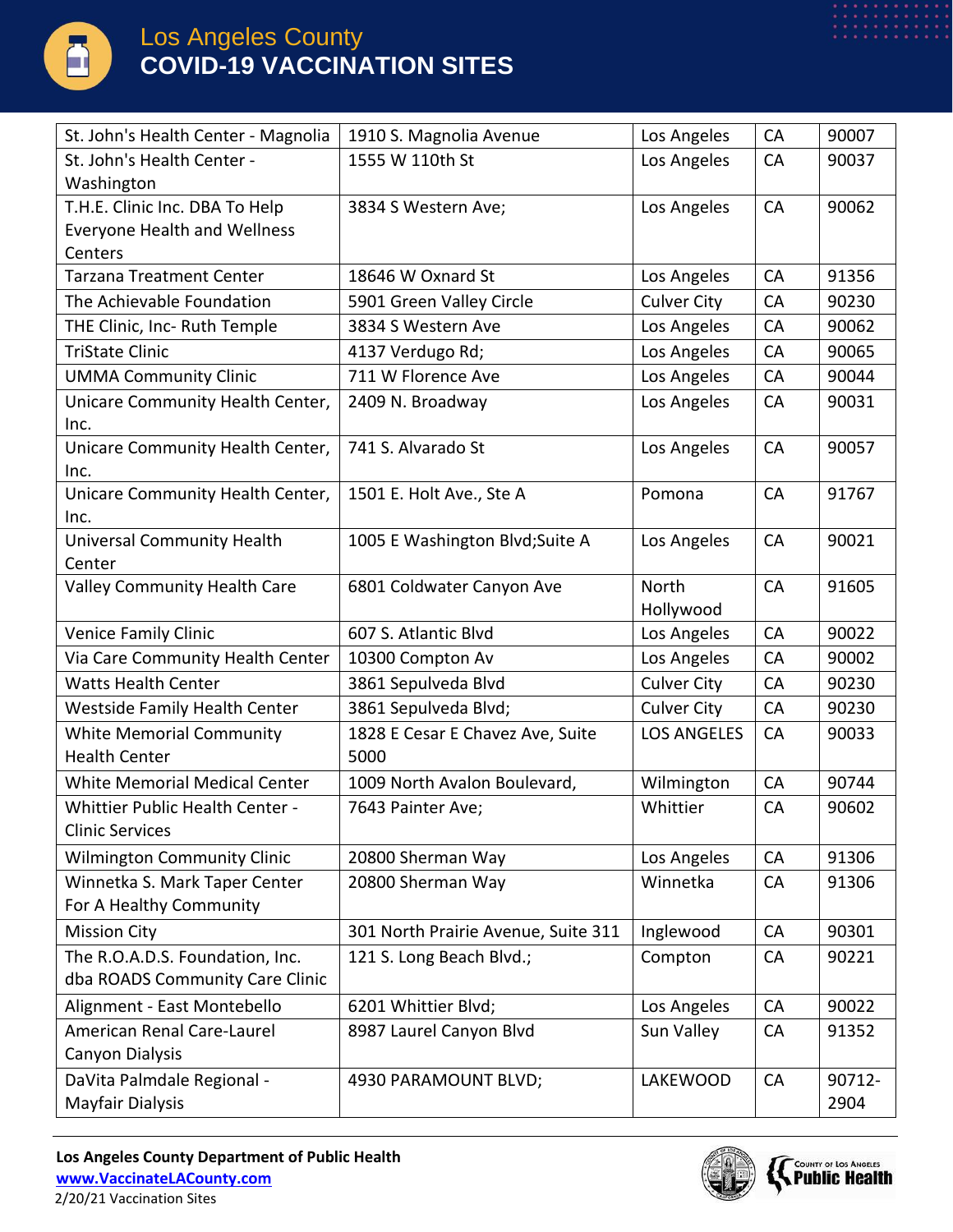

| DaVita Palmdale Regional - St. | 10211 Long Beach Blvd;       | Lynwood            | <b>CA</b> | 90262 |
|--------------------------------|------------------------------|--------------------|-----------|-------|
| <b>Francis</b>                 |                              |                    |           |       |
| DaVita Palmdale Regional -     | 1237 E Main St;              | ALHAMBRA           | <b>CA</b> | 91801 |
| Alhambra                       |                              |                    |           |       |
| <b>National Renal</b>          | 19333 Business Center Drive; | Northridge         | CA        | 91324 |
| California Dialysis Management | 1135 S Sunset Ave; Suite 103 | <b>West Covina</b> | CA        | 91790 |
| Services, Queens Dialysis Unit |                              |                    |           |       |
| <b>US Renal Care Torrance</b>  | 20430 Hawthorne Blvd;        | Torrance           | <b>CA</b> | 90503 |
| Fresenius - South Bay          | 1221 PACIFIC COAST HIGHWAY;  | <b>HARBOR CITY</b> | CA        | 90710 |
| Fresenius - Bellflower         | 10116 Rosecrans Ave;         | <b>Bellflower</b>  | <b>CA</b> | 90706 |
| Fresenius - W Los Angeles      | 301 N Prairie Ave; Suite 100 | Inglewood          | <b>CA</b> | 90301 |
| FKC (Fresenius) Alhambra       | 2300 W Valley Blvd;          | Alhambra           | <b>CA</b> | 91803 |
| Fresenius Kidney Care Palmdale | 38910 Trade Center Dr;       | Palmdale           | CA        | 93551 |
| Fresenius Medical Care of San  | 451 S Brand Blvd;            | San Fernando       | <b>CA</b> | 91340 |
| Fernando                       |                              |                    |           |       |

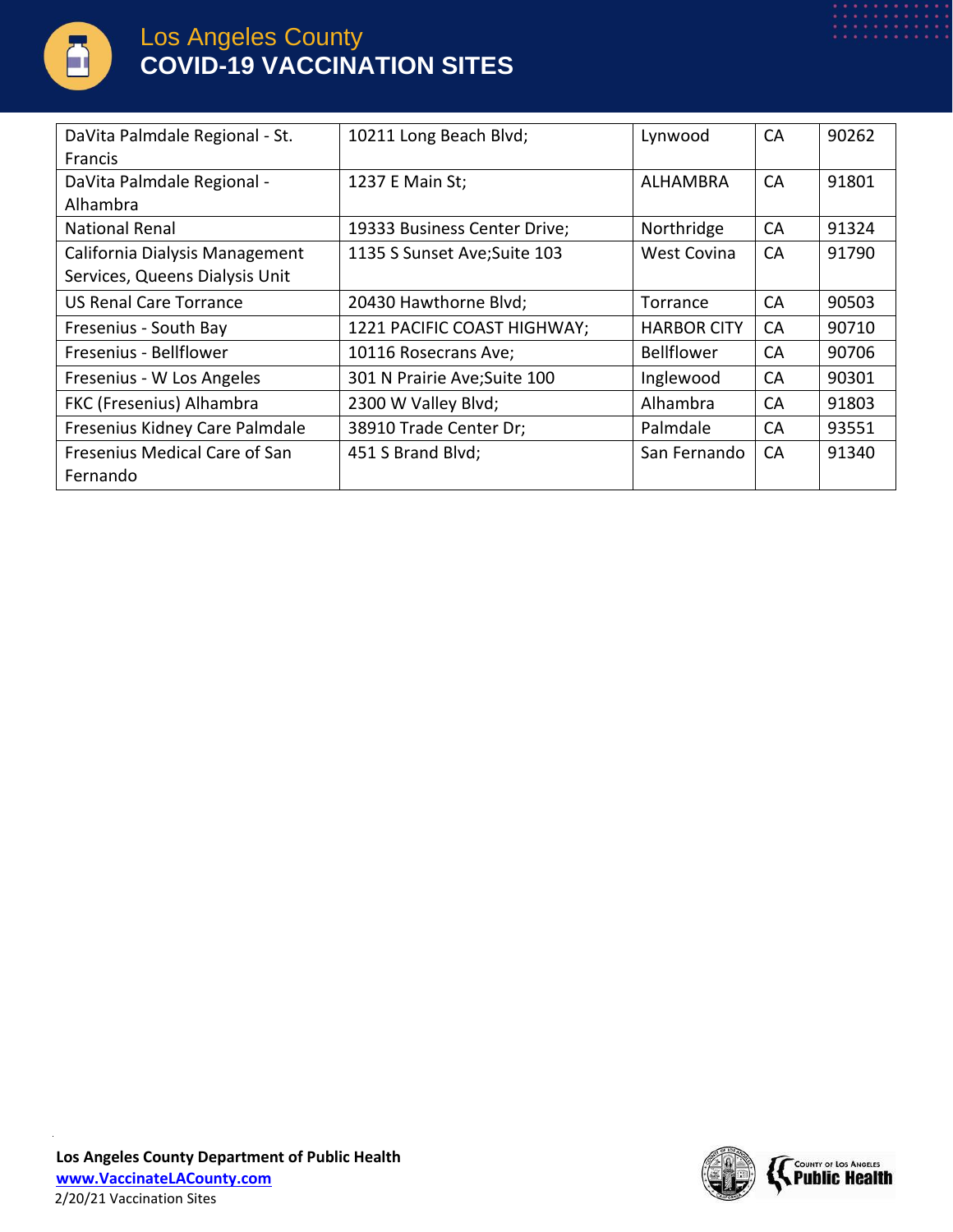

#### **MULTI-COUNTY ENTITIES + FEDERAL SITES**

| <b>Site</b>                            | <b>Address</b>                                 | <b>City</b>         | <b>State</b> | <b>ZIP</b> |
|----------------------------------------|------------------------------------------------|---------------------|--------------|------------|
| <b>Adventist Health Glendale</b>       |                                                | Glendale            | CA           | 91206      |
|                                        | 1509 Wilson Terrace;                           |                     |              |            |
| <b>Adventist Health White Memorial</b> | 1720 E. Cesar E Chavez Ave.; Attn:<br>Pharmacy | Los Angeles         | CA           | 90033      |
| <b>AHMC Garfield Medical Center</b>    | 1701 Santa Anita Ave; ATTN:                    | South El            | CA           | 91733      |
|                                        | Pharmacy                                       | Monte               |              |            |
| <b>Greater El Monte Community</b>      | 1701 Santa Anita Ave;                          | South El            | CA           | 91733      |
| Hospital                               |                                                | Monte               |              |            |
| <b>AHMC WHITTIER HOSPITAL</b>          | 9080 Colima Rd;                                | Whittier            | CA           | 90605      |
| MEDICAL CENTER, INC.                   |                                                |                     |              |            |
| Alhambra Hospital Medical Center       | 100 S Raymond Ave;                             | Alhambra            | CA           | 91801      |
| Monterey Park Hospital                 | 900 S Atlantic Blvd;                           | Monterey            | CA           | 91754      |
|                                        |                                                | Park                |              |            |
| San Gabriel Valley Medical Center      | 438 Las Tunas Dr;                              | San Gabriel         | CA           | 91776      |
| California State Prison, Los           | 44750 60th St W;                               | Lancaster           | CA           | 93536      |
| <b>Angeles County</b>                  |                                                |                     |              |            |
| California Hospital Medical Center     | 1401 S Grand Ave;                              | Los Angeles         | CA           | 90015      |
| Dignity Health Medical Group -         | 18460 Roscoe Blvd;                             | Los Angeles         | CA           | 91325      |
| Northridge Family Medicine             |                                                |                     |              |            |
| Glendale Memorial Hospital &           | 1420 S Central Ave;                            | Glendale            | CA           | 91204      |
| <b>Health Center</b>                   |                                                |                     |              |            |
| Northridge Hospital Medical            | 18300 Roscoe Blvd;                             | Northridge          | CA           | 91325      |
| Center                                 |                                                |                     |              |            |
| Department of State Hospitals -        | 11401 Bloomfield Ave                           | Norwalk             | CA           | 90650      |
| Metropolitan                           |                                                |                     |              |            |
| <b>CDPH - CSU Los Angeles</b>          | 5151 State University Drive                    | Los Angeles         | CA           | 90032      |
| <b>Downey Medical Center</b>           | 9353 Imperial Hwy 1st Floor;                   | Downey              | CA           | 90242      |
| Kaiser SC - Antelope Valley MOB        | 615 W Ave L;                                   | Lancaster           | <b>CA</b>    | 93534      |
| Kaiser SC - Baldwin Park Medical       | 1011 Baldwin Park Blvd.;                       | <b>Baldwin Park</b> | CA           | 91706      |
| Center                                 |                                                |                     |              |            |
| Kaiser SC - Panorama City Medical      | 13652 Cantara St;                              | Panorama            | CA           | 91402      |
| Center                                 |                                                | City                |              |            |
| Kaiser SC - South Bay Medical          | 25825 Vermont Ave                              | <b>Harbor City</b>  | CA           | 90710      |
| Center                                 |                                                |                     |              |            |
| Kaiser SC - WLA Venice MOB             | 5971 Venice Blvd;                              | Los Angeles         | CA           | 90034      |
| Kaiser SC- Woodland Hills Medical      | 5601 De Soto Avenue;                           | Woodland            | CA           | 91367      |
| Center                                 |                                                | <b>Hills</b>        |              |            |
| <b>KP Mass Vaccination Site -</b>      | 3801 West Temple Avenue                        | Pomona              | CA           | 91768      |
| California State Polytechnic           |                                                |                     |              |            |

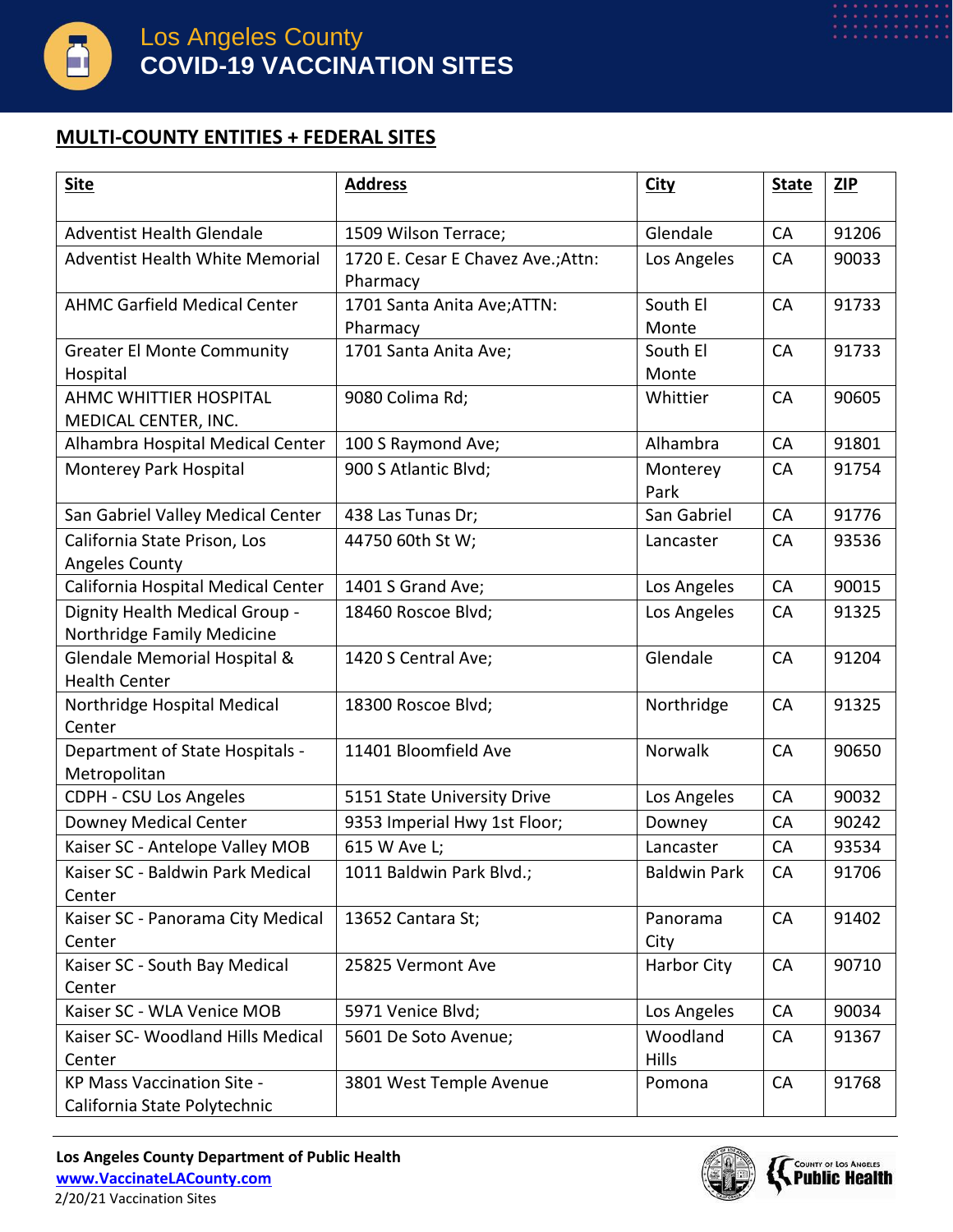

| University, Pomona                                            |                                       |               |           |       |
|---------------------------------------------------------------|---------------------------------------|---------------|-----------|-------|
| Los Angeles Medical Center                                    | 4867 W Sunset Blvd                    | Los Angeles   | <b>CA</b> | 90027 |
| Providence Cedars-Sinai Tarzana                               | 18321 Clark St;                       | Tarzana       | CA        | 91356 |
| <b>Medical Center</b>                                         |                                       |               |           |       |
| PE Facey Mission Hills SPA                                    | 18321 Clark Street                    | Los Angeles   | CA        | 91356 |
| PE PMI Coordinated Care Health                                | 2121 Santa Monica Blvd;               | Santa Monica  | CA        | 90404 |
| <b>Center Torrance</b>                                        |                                       |               |           |       |
| PE PMI Hawthorne                                              | 12618 Hawthorne Blvd                  | Hawthorne     | CA        | 90250 |
| PE PMI Madrona Primary Care                                   | 2121 Santa Monica Blvd;               | Santa Monica  | CA        | 90404 |
| PE PMI Redondo Beach Family                                   | 2121 Santa Monica Blvd;               | Santa Monica  | CA        | 90404 |
| <b>Medicine Center</b>                                        |                                       |               |           |       |
| PE PMI San Pedro OB                                           | 2121 Santa Monica Blvd;               | Santa Monica  | CA        | 90404 |
| PE PMI San Pedro Primary Care                                 | 2121 Santa Monica Blvd;               | Santa Monica  | CA        | 90404 |
| PE PMI Wateridge 5100 W.                                      | 2121 Santa Monica Blvd;               | Santa Monica  | <b>CA</b> | 90404 |
| <b>Goldleaf Circle</b>                                        |                                       |               |           |       |
| PE PMI West Hills Primary Care                                | 18321 Clark St;                       | Los Angeles   | CA        | 91356 |
| PE SJPP PJNF Primary Care Playa                               | 2121 Santa Monica Blvd;               | Santa Monica  | CA        | 90404 |
| Vista                                                         |                                       |               |           |       |
| PE SJPP: PJNF SMFP Family                                     | 2121 Santa Monica Blvd;               | Santa Monica  | CA        | 90404 |
| <b>Medicine Wilshire</b>                                      |                                       |               |           |       |
| Providence Holy Cross Medical                                 | 18321 Clark St;                       | Tarzana       | CA        | 91356 |
| Center                                                        |                                       |               |           |       |
| Providence Holy Cross Medical                                 | 18321 Clark St;                       | Los Angeles   | CA        | 91356 |
| Center D/P SNF                                                |                                       |               |           |       |
| Providence Little Company of                                  | 4101 Torrance Blvd; Attn: Pharmacy    | Torrance      | CA        | 90503 |
| <b>Mary Transitional Care Center</b>                          | Department<br>2121 Santa Monica Blvd; |               |           |       |
| Providence Little Company of<br>Mary Medical Center San Pedro |                                       | Santa Monica  | CA        | 90404 |
| Providence Little Company of                                  | 2121 Santa Monica Blvd;               | Santa Monica  | CA        | 90404 |
| Mary Medical Center Torrance                                  |                                       |               |           |       |
| Providence Little Company of                                  | 1300 W 7th Street; Attn: Pharmacy     | San Pedro     | CA        | 90732 |
| Mary SubAcute Care Center                                     | Department                            |               |           |       |
| Providence Saint John's Health                                | 2121 Santa Monica Blvd;               | Santa Monica  | CA        | 90404 |
| Center                                                        |                                       |               |           |       |
| Providence Saint Joseph Medical                               | 18321 Clark St;                       | Tarzana       | CA        | 91356 |
| Center-Burbank                                                |                                       |               |           |       |
| Ronald Reagan UCLA Medical                                    | 757 Westwood Plaza B504A;             | Los Angeles   | CA        | 90095 |
| Center                                                        |                                       |               |           |       |
| Santa Monica UCLA Medical                                     | 1250 16th St; Pharmacy MN Pavilion    | Santa Monica  | <b>CA</b> | 90404 |
| Center                                                        | <b>B</b> level                        |               |           |       |
| <b>UCLA Health Clinics</b>                                    | 757 Westwood Plaza; B-531             | Los Angeles   | CA        | 90095 |
| CVS Minute Clinic - 5623 Kanan                                | 5623 KANAN RD.                        | <b>AGOURA</b> | <b>CA</b> | 91301 |

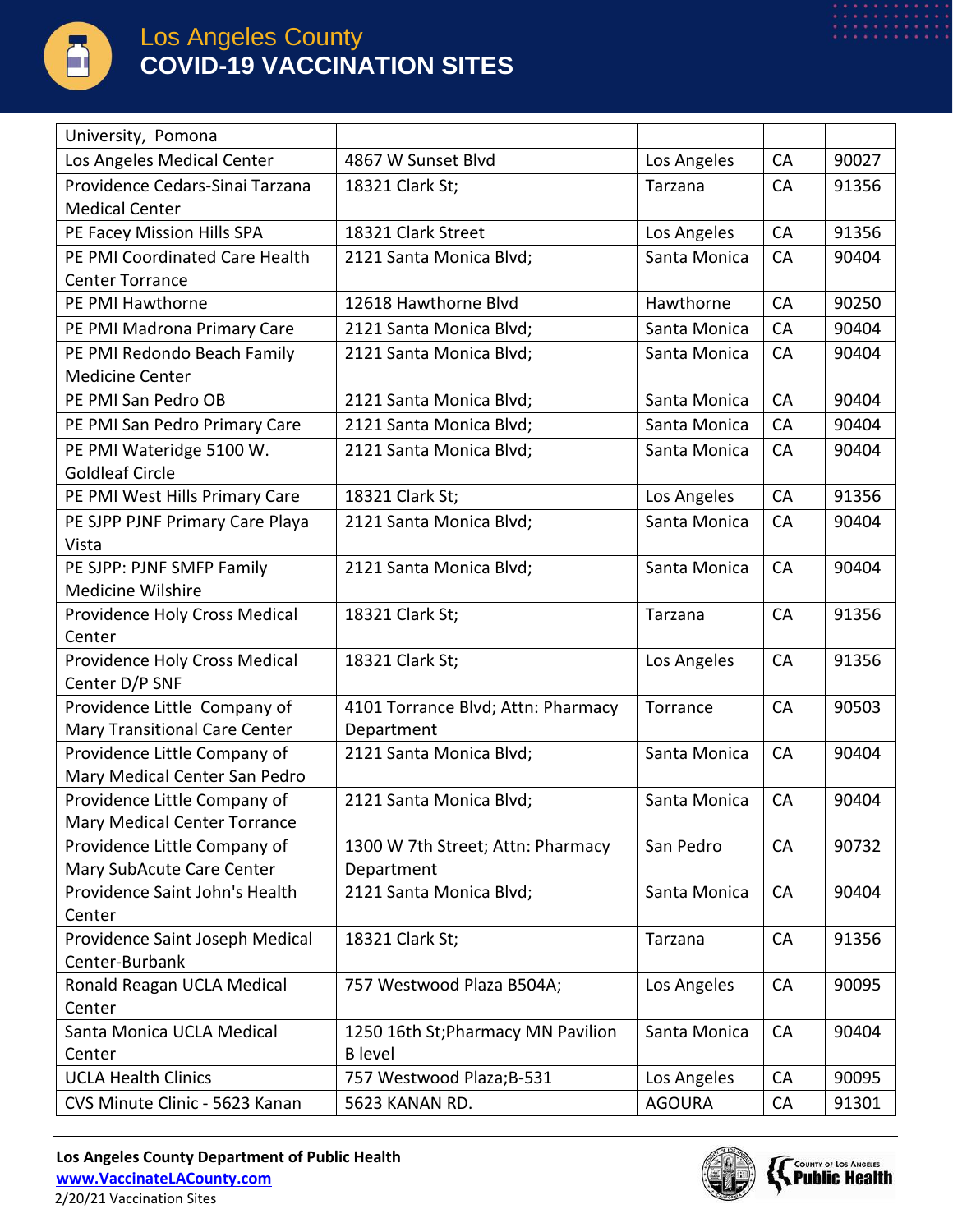

| CVS Minute Clinic - 1401 S<br><b>ARCADIA</b><br>CA<br>91007<br>1401 S. BALDWIN AVE.<br>Baldwin<br><b>AZUSA</b><br>CA<br>91702<br>CVS Pharmacy - 915 E Arrow<br>915 E. ARROW HWY<br>CVS Pharmacy - 7101 Atlantic<br><b>BELL</b><br>CA<br>90201<br>7101 ATLANTIC AVENUE<br>CVS Pharmacy - 23806 Main<br>CA<br>90745<br>23806 MAIN STREET<br><b>CARSON</b><br>CVS Pharmacy - 21590 East Valley<br><b>CITY OF</b><br>21590 EAST VALLEY BLVD.<br><b>CA</b><br>91789<br><b>INDUSTRY</b><br>CA<br>CVS Pharmacy - 8400 Firestone<br>8400 FIRESTONE BLVD.<br><b>DOWNEY</b><br>90241<br><b>GLENDALE</b><br>CA<br>91205<br>CVS Pharmacy - 1122 East<br>1122 EAST BROADWAY<br>90255<br><b>CVS Pharmacy - East Florence</b><br>3208 EAST FLORENCE AVENUE<br><b>HUNTINGTON</b><br>CA<br><b>PARK</b><br>CA<br>90304<br>CVS Pharmacy - 4345 West<br>4345 WEST CENTURY BOULEVARD<br><b>INGLEWOOD</b><br>Century<br><b>LA PUENTE</b><br>CA<br>CVS Pharmacy - 858 N Sunset<br>858 N. SUNSET AVE.<br>91744<br>CVS Pharmacy - 6510 South<br>LAKEWOOD<br>CA<br>90713<br>6510 SOUTH ST.<br>CVS Pharmacy - 846 W Avenue<br>846 W. AVENUE K<br><b>LANCASTER</b><br>CA<br>93534<br>CVS Pharmacy - 44430 Challenger<br><b>LANCASTER</b><br>93535<br>44430 CHALLENGER WAY<br>CA |
|-----------------------------------------------------------------------------------------------------------------------------------------------------------------------------------------------------------------------------------------------------------------------------------------------------------------------------------------------------------------------------------------------------------------------------------------------------------------------------------------------------------------------------------------------------------------------------------------------------------------------------------------------------------------------------------------------------------------------------------------------------------------------------------------------------------------------------------------------------------------------------------------------------------------------------------------------------------------------------------------------------------------------------------------------------------------------------------------------------------------------------------------------------------------------------------------------------------------------------------------------------|
|                                                                                                                                                                                                                                                                                                                                                                                                                                                                                                                                                                                                                                                                                                                                                                                                                                                                                                                                                                                                                                                                                                                                                                                                                                                     |
|                                                                                                                                                                                                                                                                                                                                                                                                                                                                                                                                                                                                                                                                                                                                                                                                                                                                                                                                                                                                                                                                                                                                                                                                                                                     |
|                                                                                                                                                                                                                                                                                                                                                                                                                                                                                                                                                                                                                                                                                                                                                                                                                                                                                                                                                                                                                                                                                                                                                                                                                                                     |
|                                                                                                                                                                                                                                                                                                                                                                                                                                                                                                                                                                                                                                                                                                                                                                                                                                                                                                                                                                                                                                                                                                                                                                                                                                                     |
|                                                                                                                                                                                                                                                                                                                                                                                                                                                                                                                                                                                                                                                                                                                                                                                                                                                                                                                                                                                                                                                                                                                                                                                                                                                     |
|                                                                                                                                                                                                                                                                                                                                                                                                                                                                                                                                                                                                                                                                                                                                                                                                                                                                                                                                                                                                                                                                                                                                                                                                                                                     |
|                                                                                                                                                                                                                                                                                                                                                                                                                                                                                                                                                                                                                                                                                                                                                                                                                                                                                                                                                                                                                                                                                                                                                                                                                                                     |
|                                                                                                                                                                                                                                                                                                                                                                                                                                                                                                                                                                                                                                                                                                                                                                                                                                                                                                                                                                                                                                                                                                                                                                                                                                                     |
|                                                                                                                                                                                                                                                                                                                                                                                                                                                                                                                                                                                                                                                                                                                                                                                                                                                                                                                                                                                                                                                                                                                                                                                                                                                     |
|                                                                                                                                                                                                                                                                                                                                                                                                                                                                                                                                                                                                                                                                                                                                                                                                                                                                                                                                                                                                                                                                                                                                                                                                                                                     |
|                                                                                                                                                                                                                                                                                                                                                                                                                                                                                                                                                                                                                                                                                                                                                                                                                                                                                                                                                                                                                                                                                                                                                                                                                                                     |
|                                                                                                                                                                                                                                                                                                                                                                                                                                                                                                                                                                                                                                                                                                                                                                                                                                                                                                                                                                                                                                                                                                                                                                                                                                                     |
|                                                                                                                                                                                                                                                                                                                                                                                                                                                                                                                                                                                                                                                                                                                                                                                                                                                                                                                                                                                                                                                                                                                                                                                                                                                     |
|                                                                                                                                                                                                                                                                                                                                                                                                                                                                                                                                                                                                                                                                                                                                                                                                                                                                                                                                                                                                                                                                                                                                                                                                                                                     |
|                                                                                                                                                                                                                                                                                                                                                                                                                                                                                                                                                                                                                                                                                                                                                                                                                                                                                                                                                                                                                                                                                                                                                                                                                                                     |
|                                                                                                                                                                                                                                                                                                                                                                                                                                                                                                                                                                                                                                                                                                                                                                                                                                                                                                                                                                                                                                                                                                                                                                                                                                                     |
| CVS Pharmacy - 25829 Narbonne<br>CA<br>90717<br>25829 NARBONNE AVE.<br><b>LOMITA</b>                                                                                                                                                                                                                                                                                                                                                                                                                                                                                                                                                                                                                                                                                                                                                                                                                                                                                                                                                                                                                                                                                                                                                                |
| CVS Pharmacy - 3644 East Olympic<br><b>LOS ANGELES</b><br>CA<br>90023<br>3644 EAST OLYMPIC BOULEVARD                                                                                                                                                                                                                                                                                                                                                                                                                                                                                                                                                                                                                                                                                                                                                                                                                                                                                                                                                                                                                                                                                                                                                |
| CVS Pharmacy - 10889 Wellworth<br>90024<br>10889 WELLWORTH AVENUE<br><b>LOS ANGELES</b><br>CA                                                                                                                                                                                                                                                                                                                                                                                                                                                                                                                                                                                                                                                                                                                                                                                                                                                                                                                                                                                                                                                                                                                                                       |
| CVS Pharmacy - 1701 South<br><b>LOS ANGELES</b><br>CA<br>90006<br><b>1701 SOUTH WESTERN AVENUE</b>                                                                                                                                                                                                                                                                                                                                                                                                                                                                                                                                                                                                                                                                                                                                                                                                                                                                                                                                                                                                                                                                                                                                                  |
| Western                                                                                                                                                                                                                                                                                                                                                                                                                                                                                                                                                                                                                                                                                                                                                                                                                                                                                                                                                                                                                                                                                                                                                                                                                                             |
| CA<br>CVS Pharmacy - 3627 East Cesar<br>3627 EAST CESAR EAST CHAVEZ AVE.<br><b>LOS ANGELES</b><br>90063                                                                                                                                                                                                                                                                                                                                                                                                                                                                                                                                                                                                                                                                                                                                                                                                                                                                                                                                                                                                                                                                                                                                             |
| East Chavez                                                                                                                                                                                                                                                                                                                                                                                                                                                                                                                                                                                                                                                                                                                                                                                                                                                                                                                                                                                                                                                                                                                                                                                                                                         |
| CA<br>1919 SOUTH HOOVER ST.<br><b>LOS ANGELES</b><br>90007<br>CVS Pharmacy - 1919 South                                                                                                                                                                                                                                                                                                                                                                                                                                                                                                                                                                                                                                                                                                                                                                                                                                                                                                                                                                                                                                                                                                                                                             |
| Hoover                                                                                                                                                                                                                                                                                                                                                                                                                                                                                                                                                                                                                                                                                                                                                                                                                                                                                                                                                                                                                                                                                                                                                                                                                                              |
| <b>LOS ANGELES</b><br>CA<br>90011<br>CVS Pharmacy - 1025 E Adams<br>1025 E. ADAMS BLVD., 1ST FLOOR                                                                                                                                                                                                                                                                                                                                                                                                                                                                                                                                                                                                                                                                                                                                                                                                                                                                                                                                                                                                                                                                                                                                                  |
| Blvd 1St<br>CVS Pharmacy - 150 W Willow<br><b>POMONA</b><br>CA<br>150 W. WILLOW ST.<br>91768                                                                                                                                                                                                                                                                                                                                                                                                                                                                                                                                                                                                                                                                                                                                                                                                                                                                                                                                                                                                                                                                                                                                                        |
| CVS Pharmacy - 316 South Pacific<br>316 SOUTH PACIFIC COAST HWY.<br><b>REDONDO</b><br>CA<br>90277                                                                                                                                                                                                                                                                                                                                                                                                                                                                                                                                                                                                                                                                                                                                                                                                                                                                                                                                                                                                                                                                                                                                                   |
| <b>BEACH</b><br>Coast                                                                                                                                                                                                                                                                                                                                                                                                                                                                                                                                                                                                                                                                                                                                                                                                                                                                                                                                                                                                                                                                                                                                                                                                                               |
| CA<br>CVS Pharmacy - 120 E Bonita<br>120 E. BONITA AVENUE<br><b>SAN DIMAS</b><br>90773                                                                                                                                                                                                                                                                                                                                                                                                                                                                                                                                                                                                                                                                                                                                                                                                                                                                                                                                                                                                                                                                                                                                                              |
| CVS Pharmacy - 25880 Mcbean<br>25880 MCBEAN PKWY.<br><b>SANTA</b><br>CA<br>91355                                                                                                                                                                                                                                                                                                                                                                                                                                                                                                                                                                                                                                                                                                                                                                                                                                                                                                                                                                                                                                                                                                                                                                    |
| <b>CLARITA</b>                                                                                                                                                                                                                                                                                                                                                                                                                                                                                                                                                                                                                                                                                                                                                                                                                                                                                                                                                                                                                                                                                                                                                                                                                                      |
| CVS Pharmacy - 9952 Las Tunas<br>9952 LAS TUNAS DRIVE<br><b>TEMPLE CITY</b><br>CA<br>91780                                                                                                                                                                                                                                                                                                                                                                                                                                                                                                                                                                                                                                                                                                                                                                                                                                                                                                                                                                                                                                                                                                                                                          |
| CVS Pharmacy - 8491 Santa<br><b>WEST</b><br>CA<br>8491 SANTA MONICA BLVD<br>90069                                                                                                                                                                                                                                                                                                                                                                                                                                                                                                                                                                                                                                                                                                                                                                                                                                                                                                                                                                                                                                                                                                                                                                   |
| Monica<br><b>HOLLYWOOD</b>                                                                                                                                                                                                                                                                                                                                                                                                                                                                                                                                                                                                                                                                                                                                                                                                                                                                                                                                                                                                                                                                                                                                                                                                                          |
| <b>RITE AID 05423</b><br>1534 East Florence Ave<br>90001<br>Los Angeles<br><b>CA</b>                                                                                                                                                                                                                                                                                                                                                                                                                                                                                                                                                                                                                                                                                                                                                                                                                                                                                                                                                                                                                                                                                                                                                                |
| 334 SOUTH VERMONT AVENUE<br>Los Angeles<br>CA<br><b>RITE AID 05425</b><br>90020                                                                                                                                                                                                                                                                                                                                                                                                                                                                                                                                                                                                                                                                                                                                                                                                                                                                                                                                                                                                                                                                                                                                                                     |
| Los Angeles<br><b>RITE AID 05426</b><br>CA<br>90006<br><b>1815 SOUTH VERMONT AVENUE</b>                                                                                                                                                                                                                                                                                                                                                                                                                                                                                                                                                                                                                                                                                                                                                                                                                                                                                                                                                                                                                                                                                                                                                             |

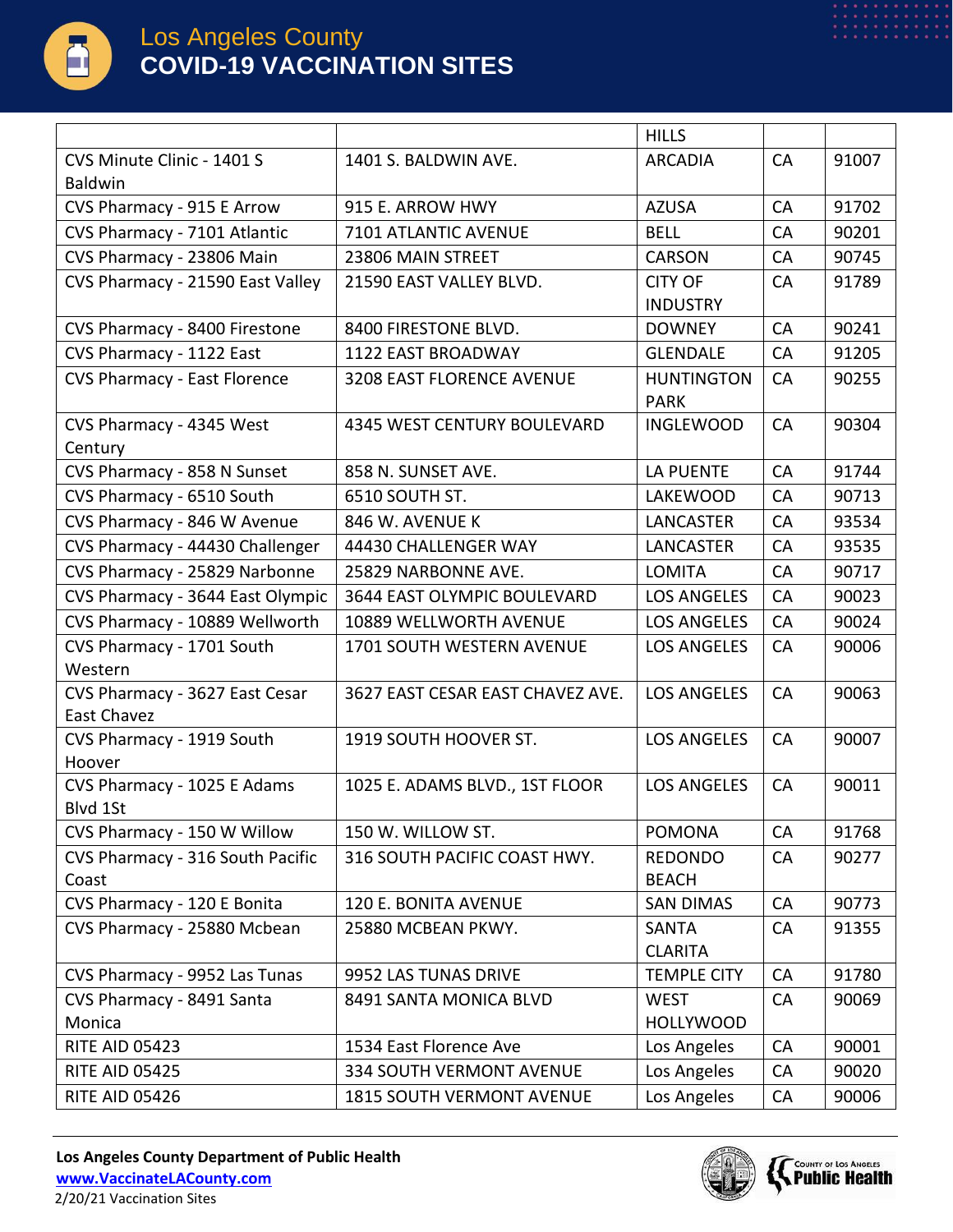

| <b>RITE AID 05429</b> | 500 SOUTH BROADWAY                 | Los Angeles                   | CA        | 90013 |
|-----------------------|------------------------------------|-------------------------------|-----------|-------|
| <b>RITE AID 05430</b> | 446 EAST WASHINGTON BLVD.          | Los Angeles                   | CA        | 90015 |
| <b>RITE AID 05433</b> | 1001 S GLENDON AVENUE              | Los Angeles                   | CA        | 90024 |
| <b>RITE AID 05434</b> | 1433 GLENDALE BOULEVARD            | Los Angeles                   | CA        | 90026 |
| <b>RITE AID 05435</b> | <b>1637 NORTH VERMONT AVENUE</b>   | Los Angeles                   | CA        | 90027 |
| <b>RITE AID 05438</b> | 6130 W SUNSET BOULEVARD            | Hollywood                     | CA        | 90028 |
| <b>RITE AID 05439</b> | 4633 SANTA MONICA BLVD.            | Los Angeles                   | CA        | 90029 |
| <b>RITE AID 05440</b> | 111 EAST AVENUE 26                 | Los Angeles                   | CA        | 90031 |
| <b>RITE AID 05441</b> | 9864 NATIONAL BOULEVARD            | Los Angeles                   | CA        | 90034 |
| <b>RITE AID 05445</b> | <b>4322 SOUTH FIGUEROA STREET</b>  | Los Angeles                   | CA        | 90037 |
| <b>RITE AID 05446</b> | 1130 NORTH LA BREA AVENUE          | West                          | CA        | 90038 |
|                       |                                    | Hollywood                     |           |       |
| <b>RITE AID 05448</b> | <b>4044 EAGLE ROCK BOULEVARD</b>   | Los Angeles                   | CA        | 90065 |
| <b>RITE AID 05450</b> | <b>6305 YORK BOULEVARD</b>         | Los Angeles                   | CA        | 90042 |
| <b>RITE AID 05451</b> | 3230 WEST SLAUSON AVENUE           | Los Angeles                   | CA        | 90043 |
| <b>RITE AID 05452</b> | 7900 WEST SUNSET BOULEVARD         | Los Angeles                   | CA        | 90046 |
| <b>RITE AID 05454</b> | 1744 WEST SIXTH STREET             | Los Angeles                   | CA        | 90017 |
| <b>RITE AID 05455</b> | 11750 WILMINGTON AVENUE            | Los Angeles                   | CA        | 90059 |
| <b>RITE AID 05456</b> | 11321 NATIONAL BOULEVARD           | Los Angeles                   | CA        | 90064 |
| <b>RITE AID 05457</b> | <b>4046 SOUTH CENTINELA AVENUE</b> | Los Angeles                   | CA        | 90066 |
| <b>RITE AID 05459</b> | 6959 EASTERN AVENUE                | <b>BELL</b><br><b>GARDENS</b> | CA        | 90201 |
| <b>RITE AID 05461</b> | <b>463 NORTH BEDFORD DRIVE</b>     | <b>BEVERLY</b>                | CA        | 90210 |
|                       |                                    | <b>HILLS</b>                  |           |       |
| <b>RITE AID 05462</b> | <b>300 NORTH CANON DRIVE</b>       | <b>BEVERLY</b>                | CA        | 90210 |
|                       |                                    | <b>HILLS</b>                  |           |       |
| <b>RITE AID 05463</b> | 3802 CULVER CENTER STREET          | <b>CULVER CITY</b>            | CA        | 90232 |
| <b>RITE AID 05464</b> | 11096 JEFFERSON BOULEVARD          | <b>CULVER CITY</b>            | <b>CA</b> | 90230 |
| <b>RITE AID 05466</b> | 7859 FIRESTONE BOULEVARD           | <b>DOWNEY</b>                 | CA        | 90241 |
| <b>RITE AID 05470</b> | 220 EAST GRAND AVENUE              | El Segundo                    | CA        | 90245 |
| <b>RITE AID 05471</b> | 1208 West Redondo Beach Blvd       | Gardena                       | CA        | 90247 |
| Rite Aid 05476        | 11325 Long Beach Blvd              | Lynwood                       | <b>CA</b> | 90262 |
| Rite Aid 05479        | 4410 E Slauson Ave                 | Maywood                       | CA        | 90270 |
| Rite Aid 05480        | 23 Pennisula Center                | <b>Rolling Hills</b>          | CA        | 90274 |
| <b>Rite Aid 05481</b> | 401 N Pacific Coast Hwy            | Redondo<br>Beach              | <b>CA</b> | 90277 |
| Rite Aid 05482        | 1720 Aviation Blvd                 | Redondo                       | CA        | 90278 |
|                       |                                    | Beach                         |           |       |
| Rite Aid 05484        | 9715 Otis St                       | South Gate                    | CA        | 90280 |
| <b>RITE AID 05485</b> | 888 Lincoln Blvd                   | Los Angeles                   | CA        | 90291 |



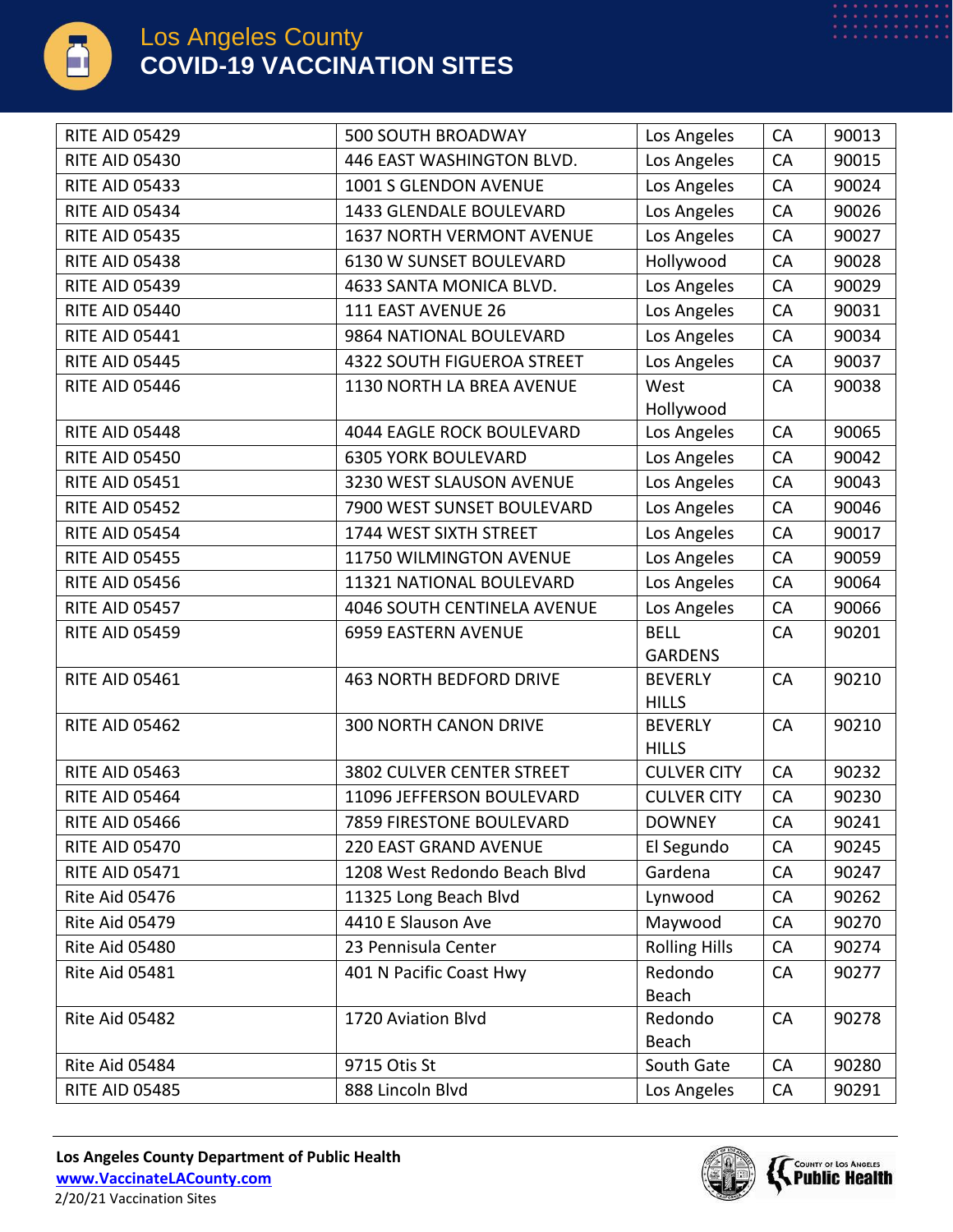

| <b>RITE AID 05486</b> | 11340 Crenshaw Blvd          | Inglewood                       | CA        | 90303 |
|-----------------------|------------------------------|---------------------------------|-----------|-------|
| Rite Aid 05488        | 1131 Wilshire Blvd           | Santa Monica                    | CA        | 90401 |
| <b>RITE AID 05489</b> | 1808 Wilshire Blvd           | Santa Monica                    | CA        | 90403 |
| <b>RITE AID 05490</b> | 2142 Pico Blvd               | Santa Monica                    | CA        | 90405 |
| <b>RITE AID 05491</b> | 2240 Sepulveda Blvd          | Torrance                        | CA        | 90501 |
| <b>RITE AID 05492</b> | 1237 W Carson St             | Torrance                        | CA        | 90502 |
| <b>RITE AID 05504</b> | 802 W Beverly Blvd           | Montebello                      | CA        | 90640 |
| <b>RITE AID 05508</b> | 15924 Bellflower Blvd        | Bellflower                      | CA        | 90706 |
| <b>RITE AID 05510</b> | 5520 Woodruff Ave            | Lakewood                        | CA        | 90713 |
| <b>RITE AID 05512</b> | 8447 Alondra Blvd            | Paramount                       | CA        | 90723 |
| <b>RITE AID 05513</b> | 501 S Gaffey St              | Los Angeles                     | CA        | 90731 |
| <b>RITE AID 05514</b> | 28100 S Western Ave          | Los Angeles                     | CA        | 90732 |
| <b>RITE AID 05516</b> | 108 W Anaheim St             | Los Angeles                     | CA        | 90744 |
| <b>RITE AID 05526</b> | 735 E Altadena Dr            | Altadena                        | CA        | 91001 |
| <b>RITE AID 05528</b> | 1335 E Huntington Dr         | Duarte                          | CA        | 91010 |
| <b>RITE AID 05529</b> | 647 Foothill Blvd            | La Canada<br>Flintridge         | CA        | 91011 |
| <b>RITE AID 05531</b> | 914 Fair Oaks Ave            | South<br>Pasadena               | CA        | 91030 |
| <b>RITE AID 05532</b> | 10465 SUNLAND BOULEVARD      | Sunland                         | CA        | 91040 |
| <b>RITE AID 05537</b> | 531 NORTH GLENDALE AVENUE    | <b>GLENDALE</b>                 | CA        | 91206 |
| <b>RITE AID 05538</b> | 2647 WEST FOOTHILL BOULEVARD | LA<br><b>CRESCENTA</b>          | CA        | 91214 |
| <b>RITE AID 05539</b> | 5747 KANAN ROAD              | <b>AGOURA</b><br><b>HILLS</b>   | CA        | 91301 |
| <b>RITE AID 05544</b> | <b>6410 PLATT AVENUE</b>     | <b>WEST HILLS</b>               | CA        | 91307 |
| <b>RITE AID 05545</b> | 10120 MASON AVENUE           | <b>CHATSWORTH</b>               | CA        | 91311 |
| <b>RITE AID 05548</b> | 18444 Plummer St             | Los Angeles                     | <b>CA</b> | 91325 |
| <b>RITE AID 05549</b> | 12739 Van Nuys Blvd          | Los Angeles                     | CA        | 91331 |
| <b>RITE AID 05551</b> | 14727 Rinaldi St             | San Fernando                    | CA        | 91340 |
| <b>RITE AID 05552</b> | 13803 Foothill Blvd          | Los Angeles                     | CA        | 91342 |
| <b>RITE AID 05553</b> | 10823 ZELZAH AVENUE BLDG D   | <b>GRANADA</b><br><b>HILLS</b>  | CA        | 91344 |
| <b>RITE AID 05554</b> | 10349 SEPULVEDA BOULEVARD    | <b>MISSION</b><br><b>HILLS</b>  | CA        | 91345 |
| <b>RITE AID 05555</b> | 26825 BOUQUET CANYON ROAD    | <b>SANTA</b><br><b>CLARITA</b>  | CA        | 91350 |
| <b>RITE AID 05556</b> | 16642 SOLEDAD CANYON RD      | <b>CANYON</b><br><b>COUNTRY</b> | CA        | 91387 |
| <b>RITE AID 05561</b> | 21949 VENTURA BOULEVARD      | <b>WOODLAND</b><br><b>HILLS</b> | CA        | 91364 |

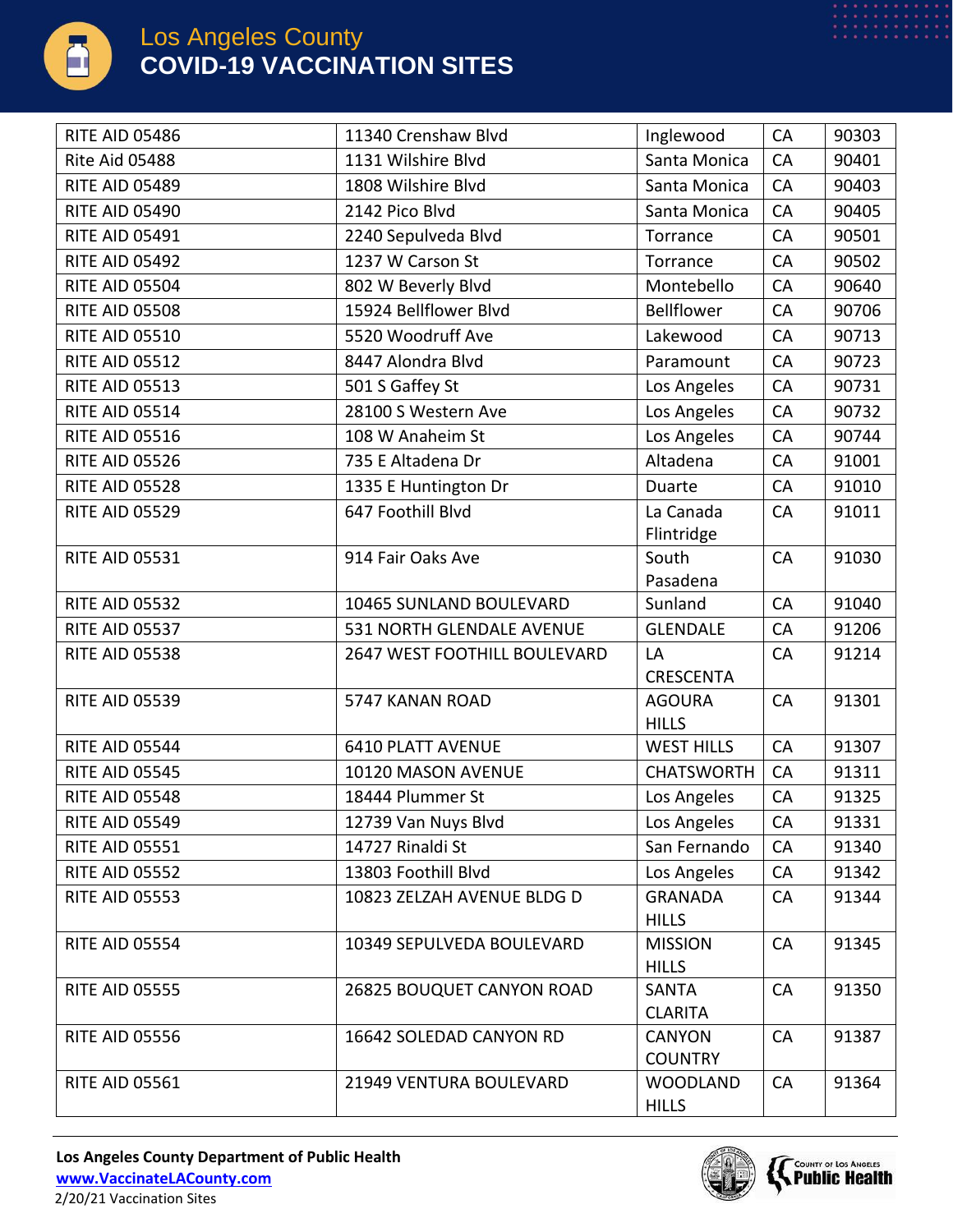

| <b>RITE AID 05563</b> | 8400 VAN NUYS BOULEVARD    | <b>PANORAMA</b>                  | CA        | 91402 |
|-----------------------|----------------------------|----------------------------------|-----------|-------|
|                       |                            | <b>CITY</b>                      |           |       |
| <b>RITE AID 05567</b> | 7239 Woodman Street        | <b>VAN NUYS</b>                  | CA        | 91405 |
| <b>RITE AID 05568</b> | 17266 SATICOY STREET       | <b>VAN NUYS</b>                  | CA        | 91406 |
| <b>RITE AID 05569</b> | 13333 RIVERSIDE DRIVE      | <b>SHERMAN</b><br><b>OAKS</b>    | CA        | 91423 |
| <b>RITE AID 05571</b> | 935 N Hollywood Way        | <b>BURBANK</b>                   | CA        | 91505 |
| <b>RITE AID 05573</b> | 10989 VENTURA BOULEVARD    | <b>STUDIO</b>                    | CA        | 91604 |
| <b>RITE AID 05574</b> | 11350 VICTORY BOULEVARD    | <b>NORTH</b><br><b>HOLLYWOOD</b> | CA        | 91606 |
| <b>RITE AID 05575</b> | 12511 N Magnolia Ave       | <b>NORTH</b>                     | CA        | 91607 |
|                       |                            | <b>HOLLYWOOD</b>                 |           |       |
| <b>RITE AID 05576</b> | 153 East Gladstone St      | Azusa                            | CA        | 91702 |
| <b>RITE AID 05585</b> | 139 N Grand Ave            | Covina                           | CA        | 91723 |
| <b>RITE AID 05591</b> | 18993 Colima Rd            | Rowland<br>Heights               | CA        | 91748 |
| <b>RITE AID 05592</b> | 2060 S Hacienda Blvd       | Hacienda<br>Heights              | CA        | 91745 |
| <b>RITE AID 05593</b> | 13905 AMAR ROAD            | <b>LA PUENTE</b>                 | CA        | 91746 |
| <b>RITE AID 05595</b> | 1480 Foothill Blvd         | La Verne                         | CA        | 91750 |
| <b>RITE AID 05597</b> | 2150 S Atlantic Blvd       | Monterey<br>Park                 | <b>CA</b> | 91754 |
| <b>RITE AID 05606</b> | 8914 Valley Blvd           | Rosemead                         | CA        | 91770 |
| <b>RITE AID 05609</b> | 9450 EAST LAS TUNAS DRIVE  | <b>TEMPLE CITY</b>               | CA        | 91780 |
| <b>RITE AID 05610</b> | 1528 EAST AMAR ROAD        | <b>WEST COVINA</b>               | CA        | 91792 |
| <b>RITE AID 05611</b> | 920 EAST VALLEY BOULEVARD; | Alhambra                         | CA        | 91801 |
| <b>RITE AID 05612</b> | 69 E Main St;              | Alhambra                         | <b>CA</b> | 91801 |
| <b>RITE AID 05840</b> | 1356 WEST AVENUE J         | <b>LANCASTER</b>                 | CA        | 93534 |
| <b>RITE AID 05844</b> | 37950 47th St E            | Palmdale                         | CA        | 93552 |
| <b>RITE AID 06211</b> | 5575 Wilshire Blvd         | Los Angeles                      | CA        | 90036 |
| <b>RITE AID 06214</b> | 1001 N Central Ave         | Compton                          | <b>CA</b> | 90222 |
| <b>RITE AID 06235</b> | 3860 Sepulveda Blvd        | Torrance                         | CA        | 90505 |
| <b>RITE AID 06263</b> | 27716 WEST MCBEAN PARKWAY  | <b>VALENCIA</b>                  | CA        | 91354 |
| <b>RITE AID 06267</b> | 6512 Comstock Ave          | Whittier                         | <b>CA</b> | 90601 |
| <b>RITE AID 06288</b> | 959 Crenshaw Blvd          | Los Angeles                      | CA        | 90019 |
| <b>RITE AID 06313</b> | 107 S Long Beach Blvd      | Compton                          | CA        | 90221 |
| <b>RITE AID 06327</b> | 4710 Commons Way           | Calabasas                        | <b>CA</b> | 91302 |
| <b>RITE AID 06333</b> | 15800 Imperial Hwy         | La Mirada                        | CA        | 90638 |
| <b>RITE AID 06338</b> | 2059 S Garey Ave           | Pomona                           | CA        | 91766 |
| <b>RITE AID 06396</b> | 2419 E Ave S               | Palmdale                         | CA        | 93550 |

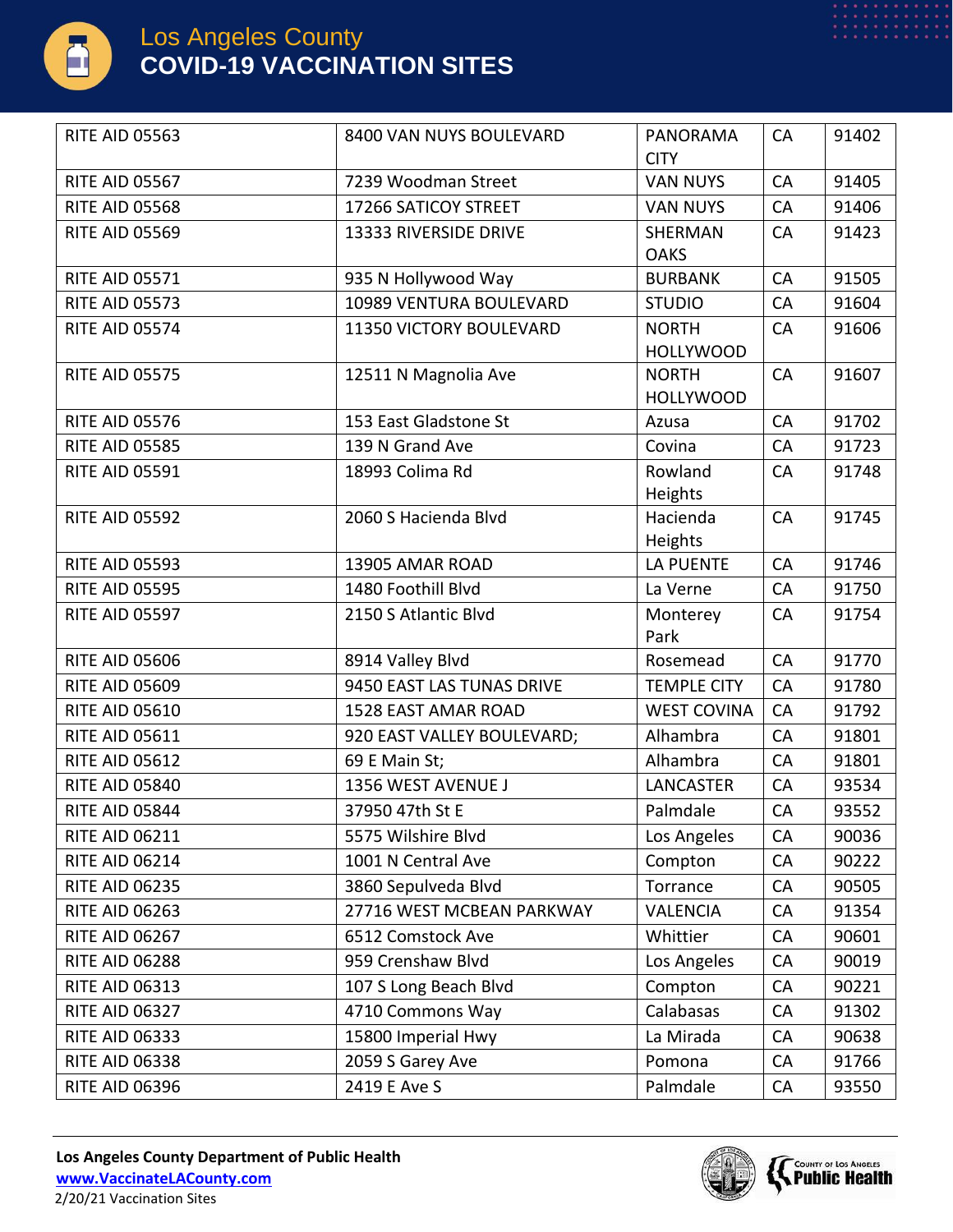

| RITE AID 06400 | 3105 Rancho Vista Blvd | Palmdale    | CA | 93551 |
|----------------|------------------------|-------------|----|-------|
| RITE AID 06495 | 9333 Whittier Blyd     | Pico Rivera | CA | 90660 |
| RITE AID 06756 | 707 N Pacific Ave      | Glendale    | CA | 91203 |
| RITE AID 5494  | 8508 Painter Ave       | Whittier    | CA | 90602 |
| RITE AID 5505  | 12319 S NORWALK BLVD   | NORWALK     | CA | 90650 |

2/20/21 Vaccination Sites

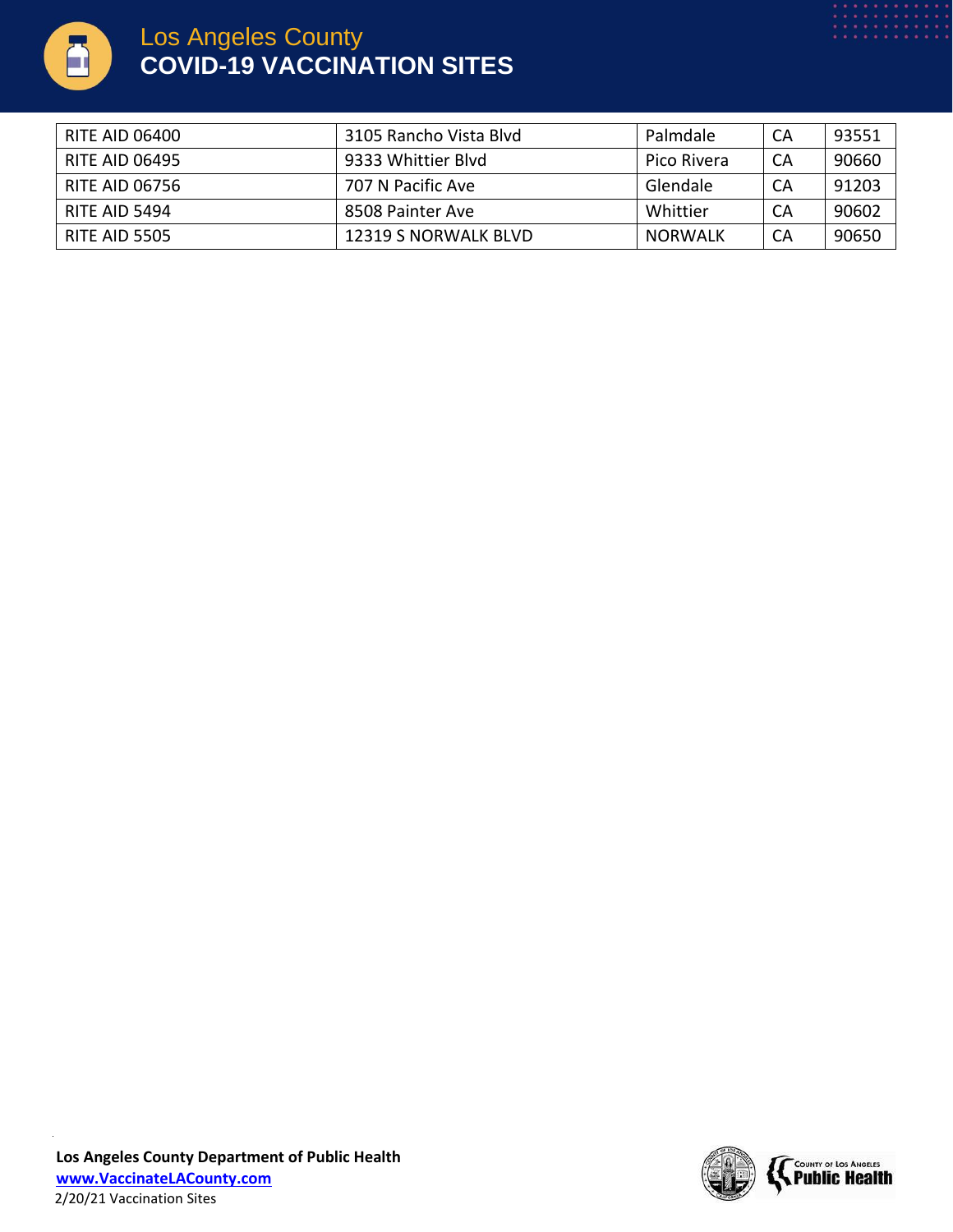

#### **LOS ANGELES COUNTY DEPARTMENT OF PUBLIC HEALTH PODS**

| <b>Site</b>                       | <b>Address</b>            | City        | <b>State</b> | <b>ZIP</b> |
|-----------------------------------|---------------------------|-------------|--------------|------------|
| <b>Balboa Sports Complex</b>      | 17015 Burbank Blvd        | Encino      | CA           | 91316      |
| El Sereno Recreation Center       | 4721 Klamath Place        | Los Angeles | CA           | 90032      |
| SD 1 - Pomona Fairplex            | 1101 W McKinley Ave       | Pomona      | CA           | 91768      |
| SD2-The Forum                     | 3900 W Manchester Blvd    | Inglewood   | CA           | 90305      |
| SD3-CSUN                          | 18111 Nordhoff St         | Northridge  | CA           | 91330      |
| SD4-LA County Office of Education | 9300 Imperial Highway     | Downey      | CA           | 90242      |
| SD5-Six Flags Magic Mountain      | 26101 Magic Mountain Pkwy | Valencia    | CA           | 91355      |

#### **CITY OF LOS ANGELES PODS**

| <b>Site</b>                    | <b>Address</b>      | City         | <b>State</b> | <b>ZIP</b> |
|--------------------------------|---------------------|--------------|--------------|------------|
| Dodger Stadium                 | Vin Scully Ave.     | Los Angeles  | CA           | 90012      |
| Crenshaw Christian Center      | 7901 S. Vermont Ave | Los Angeles  | CA           | 90044      |
| Hansen Dam Recreational Center | 11798 Foothill Blvd | Lake View    | CA           | 91342      |
|                                |                     | Terrace      |              |            |
| Lincoln Park                   | 3501 Valley Blvd    | Los Angeles  | CA           | 90031      |
| San Fernando Park              | 208 Park Ave        | San Fernando | CA           | 91340      |

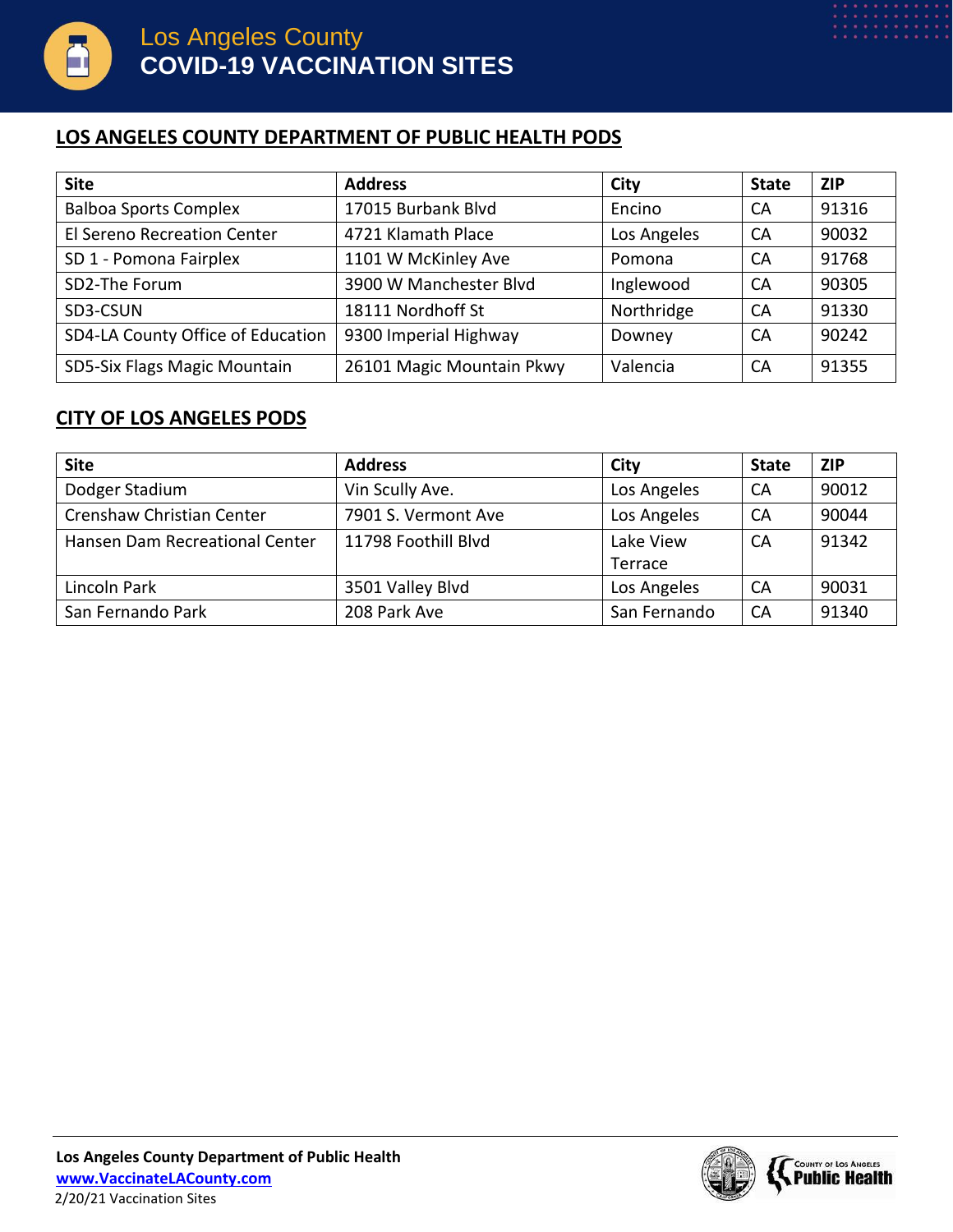

### **HOSPITALS**

| <b>Site</b>                           | <b>Address</b>                    | City        | <b>State</b> | <b>ZIP</b> |
|---------------------------------------|-----------------------------------|-------------|--------------|------------|
| Henry Mayo                            | 23802 McBean Parkway              | Valencia    | CA           | 91354      |
| Hollywood Presbyterian                | 1300 N Vermont Ave                | Los Angeles | CA           | 90027      |
| Adventist Health/White Memorial       | 1720 E Cesar Chavez Ave           | Los Angeles | CA           | 90033      |
| Hospital                              |                                   |             |              |            |
| Martin Luther King Community          | 1680 E 120 <sup>th</sup> St 90059 | Los Angeles | CA           | 90059      |
| Hospital                              |                                   |             |              |            |
| Memorial Hospital of Gardena          | 1145 W Redondo Beach Blvd         | Gardena     | CA           | 90247      |
| PIH Whittier                          | 12401 Washington Blvd;            | Whittier    | CA           | 90602      |
| <b>CHLA</b>                           | 4650 W Sunset Blvd Rm 1401        | Los Angeles | CA           | 90027      |
| <b>Torrance Memorial</b>              | 3330 Lomita Blvd; Inpatient       | Torrance    | CA           | 90505      |
|                                       | Pharmacy, LT Basement             |             |              |            |
| <b>DHS Harbor-UCLA Medical Center</b> | 1000 W Carson St; Room B400       | Torrance    | CA           | 90502      |
| DHS Olive View - UCLA Medical         | 14445 Olive View Dr; Inpatient    | Los Angeles | CA           | 91342      |
| Center                                | Pharmacy                          |             |              |            |
| <b>DHS LAC+USC Medical Center</b>     | 1200 N State St; Attn: D&T        | Los Angeles | CA           | 90089      |
|                                       | Pharmacy Room B2A100              |             |              |            |
| DHS Rancho Los Amigos National        | 7601 Imperial Hwy Rm 019          | Downey      | CA           | 90242      |
| <b>Rehabilitation Hospital</b>        |                                   |             |              |            |
| Cedars                                | 8700 Beverly Blvd; South Tower    | Los Angeles | CA           | 90048      |
|                                       | Lower Level Suite Rm A841         |             |              |            |
| City of Hope Cancer Center            | 1500 Duarte Rd                    | Duarte      | CA           | 91010-     |
|                                       |                                   |             |              | 3012       |
| <b>Keck Medical Center of USC</b>     | 1500 San Pablo Street;            | Los Angeles | CA           | 90033      |
| LA Downtown Medical Center            | 1711 W Temple St.;2nd floor       | Los Angeles | CA           | 90026      |
|                                       | Inpatient pharmacy                |             |              |            |
| Antelope Valley Hospital              | 1600 W Avenue J;                  | Lancaster   | CA           | 93534      |
| <b>Beverly Hospital</b>               | 309 W Beverly Blvd;               | Montebello  | CA           | 90640      |
| Coast Plaza                           | 13100 Studebaker Rd;              | Norwalk     | CA           | 90650      |

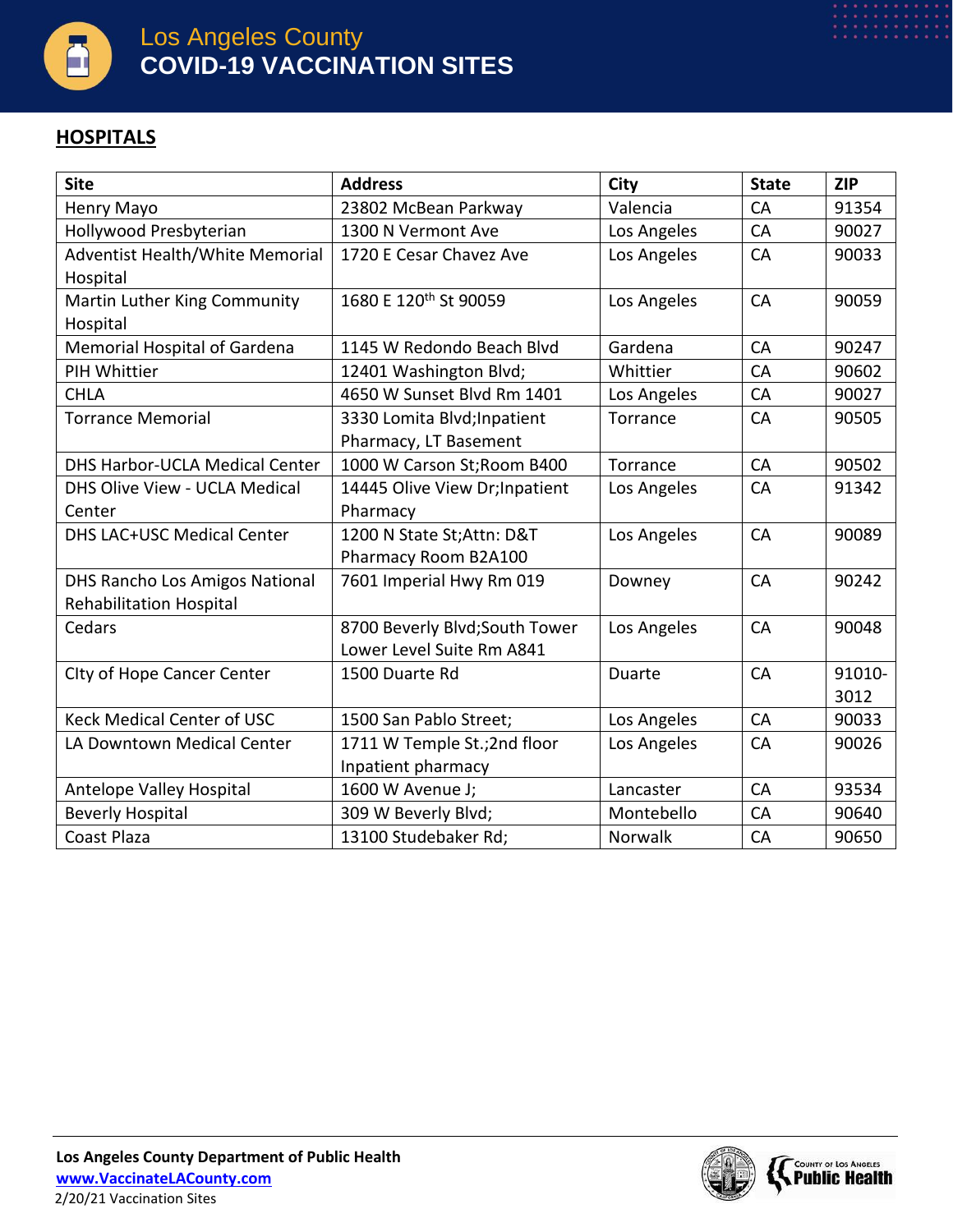

#### **PHARMACIES**

| <b>Site</b>           | <b>Address</b>           | City                  | <b>State</b> | Zip   |
|-----------------------|--------------------------|-----------------------|--------------|-------|
| Costco Pharmacy #1071 | 13550 W Paxton St        | Pacoima               | CA           | 91331 |
| Costco Pharmacy #1202 | 2640 Lomita Blvd         | Torrance              | CA           | 90505 |
| Costco Pharmacy #1205 | 21800 Victory Blvd       | <b>Woodland Hills</b> | CA           | 91367 |
| Costco Pharmacy #130  | 2901 Los Feliz Blvd      | Los Angeles           | CA           | 90039 |
| Costco Pharmacy #410  | 12324 Hoxie Ave          | Norwalk               | CA           | 90650 |
| Costco Pharmacy #679  | 17550 Castleton Street   | City of Industry      | CA           | 91748 |
| Costco Pharmacy #762  | 1141 W Ave L             | Lancaster             | CA           | 93534 |
| Ralphs Pharmacy-016   | 670 S. Western Ave.      | Los Angeles           | CA           | 90005 |
| Ralphs Pharmacy-021   | 1745 Garfield Ave.       | South Pasadena        | CA           | 91030 |
| Ralphs Pharmacy-022   | 645 West 9th St.         | Los Angeles           | CA           | 90015 |
| Ralphs Pharmacy-032   | 3410 West Third St.      | Los Angeles           | CA           | 90020 |
| Ralphs Pharmacy-039   | 260 S. La Brea Ave.      | Los Angeles           | CA           | 90036 |
| Ralphs Pharmacy-064   | 14919 Whittier Blvd.     | Whittier              | CA           | 90605 |
| Ralphs Pharmacy-083   | 13321 E. South St.       | Cerritos              | CA           | 90701 |
| Ralphs Pharmacy-084   | 29675 The Old Road North | Castaic               | CA           | 91384 |
| Ralphs Pharmacy-087   | 1050 N. Western          | San Pedro             | CA           | 90732 |
| Ralphs Pharmacy-088   | 5035 Pacific Coast Hwy   | Torrance              | CA           | 90505 |
| Ralphs Pharmacy-100   | 7257 W. Sunset Blvd.     | Hollywood             | CA           | 90046 |
| Ralphs Pharmacy-110   | 3455 Sepulveda Blvd.     | Torrance              | CA           | 90505 |
| Ralphs Pharmacy-111   | 2201 W. Redondo Beach    | Gardena               | CA           | 90247 |
|                       | Blvd.                    |                       |              |       |
| Ralphs Pharmacy-120   | 1413 Hawthorne Blvd.     | Redondo Beach         | CA           | 90278 |
| Ralphs Pharmacy-127   | 19781 Rinaldi St.        | Northridge            | CA           | 91326 |
| Ralphs Pharmacy-132   | 1770 Carson St.          | Torrance              | CA           | 90501 |
| Ralphs Pharmacy-147   | 27760 N. McBean Parkway  | Valencia              | CA           | 91354 |
| Ralphs Pharmacy-206   | 5429 Hollywood Blvd.*    | Los Angeles           | CA           | 90027 |
| Ralphs Pharmacy-210   | 11727 Olympic Blvd.      | Los Angeles           | CA           | 90064 |
| Ralphs Pharmacy-213   | 22915 Victory Blvd.      | West Hills            | CA           | 91307 |
| Ralphs Pharmacy-222   | 14049 Ventura Blvd*      | Sherman Oaks          | CA           | 91403 |
| Ralphs Pharmacy-279   | 4700 Admiralty Way       | Marina Del Rey        | CA           | 90292 |
| Ralphs Pharmacy-280   | 4311 Lincoln Blvd.       | Marina Del Rey        | CA           | 90292 |
| Ralphs Pharmacy-284   | 10772 Jefferson Blvd.    | <b>Culver City</b>    | CA           | 90230 |
| Ralphs Pharmacy-289   | 5601 Wilshire Blvd.      | Los Angeles           | CA           | 90036 |
| Ralphs Pharmacy-292   | 1644 Cloverfield Ave.    | Santa Monica          | CA           | 90404 |
| Ralphs Pharmacy-293   | 1233 N. La Brea          | West Hollywood        | <b>CA</b>    | 90038 |
| Ralphs Pharmacy-295   | 8626 Firestone Blvd.     | Downey                | CA           | 90241 |

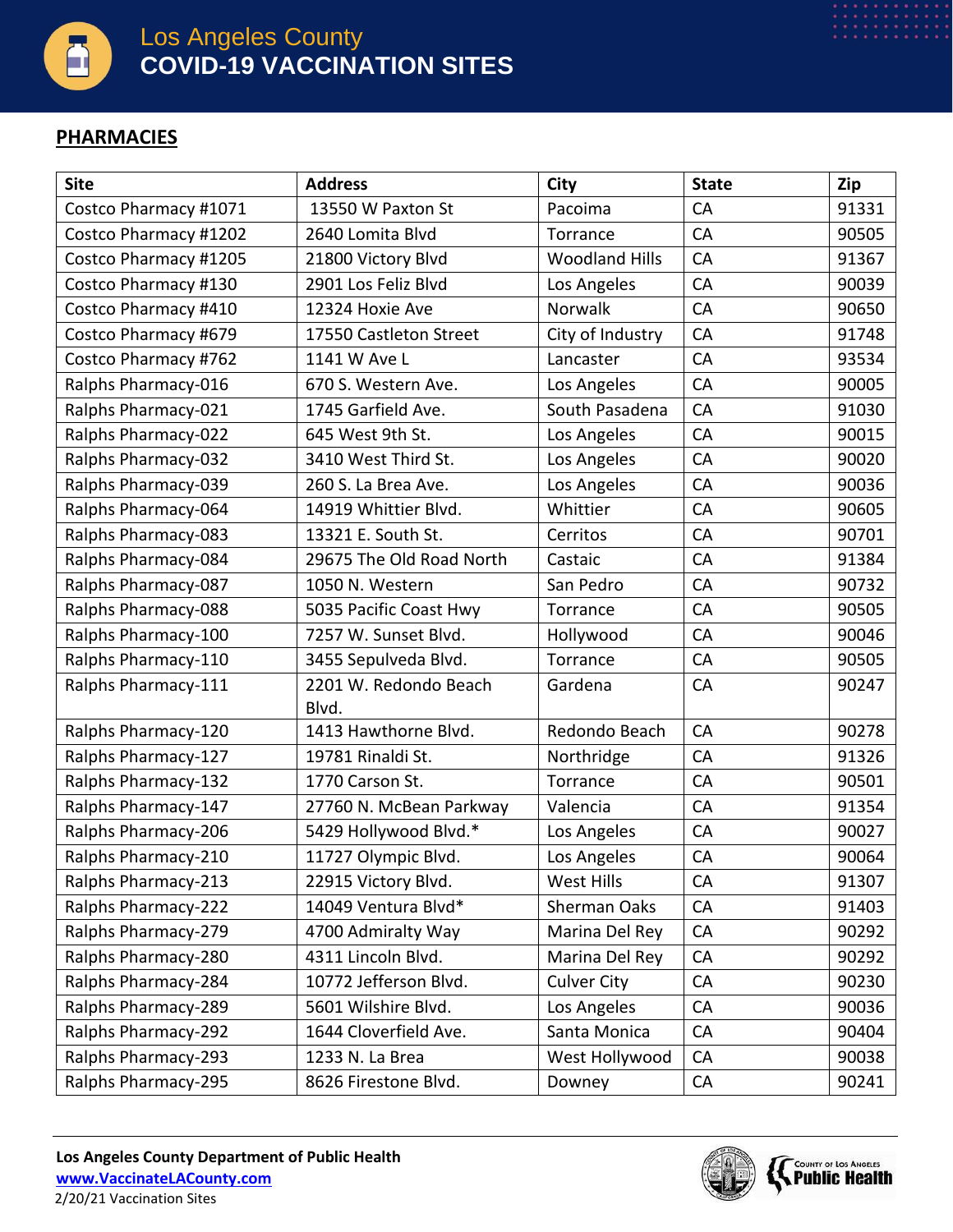

| Ralphs Pharmacy-645      | 500 N. Sepulveda Blvd.       | El Segundo           | CA | 90245 |
|--------------------------|------------------------------|----------------------|----|-------|
| Ralphs Pharmacy-701      | 12842 Ventura Blvd.          | <b>Studio City</b>   | CA | 91604 |
| Ralphs Pharmacy-702      | 14440 Burbank Blvd.          | Van Nuys             | CA | 91401 |
| Ralphs Pharmacy-704      | 16940 Devonshire St.         | <b>Granada Hills</b> | CA | 91344 |
| Ralphs Pharmacy-712      | 1100 N. San Fernando Blvd.   | <b>Burbank</b>       | CA | 91504 |
| Ralphs Pharmacy-720      | 30019 Hawthorne Blvd.        | Rancho Palos         | CA | 90275 |
|                          |                              | Verdes               |    |       |
| Ralphs Pharmacy-721      | 22333 Sherman Way            | Canoga Park          | CA | 91303 |
| Ralphs Pharmacy-757      | 24975 Pico Canyon Rd.        | Stevenson            | CA | 91381 |
|                          |                              | Ranch                |    |       |
| Ralphs Pharmacy-759      | 10861 Weyburn Ave            | Westwood             | CA | 90024 |
| Mercy Pharmacy           | 8116 California Ave a        | South Gate           | CA | 90280 |
| Mercy Pharmacy           | 11515 Artesia Blvd Suite 101 | Artesia              | CA | 90701 |
| Mercy Pharmacy           | 21720 S. Vermont Ave STE     | Torrance             | CA | 90502 |
|                          | #101                         |                      |    |       |
| Mercy Pharmacy           | 1422 E. Florence Avenue      | Los Angeles          | CA | 90001 |
| <b>Mercy Pharmacy</b>    | 1152 Via Verde               | San Dimas            | CA | 91773 |
| Sav-On Pharmacy #108     | 1735 W ARTESIA BLVD          | Gardena              | CA | 90248 |
| Sav-On Pharmacy #0387    | 2035 HILLHURST AVE           | Los Angeles          | CA | 90027 |
| Sav-On Pharmacy #0561    | 298 E. Live Oak              | Arcadia              | CA | 91006 |
| Sav-On Pharmacy #0594    | 220 E BONITA AVE             | San Dimas            | CA | 91773 |
| Sav-On Pharmacy #0601    | 133 W ROUTE 66               | Glendora             | CA | 91740 |
| Sav-On Pharmacy #1322    | 43543 20TH ST WEST           | Lancaster            | CA | 93534 |
| Sav-On Pharmacy #1333    | 38727 TIERRA SUBIDA AVE      | Palmdale             | CA | 93551 |
| Sav-On Pharmacy #1335    | 26521 AGOURA ROAD            | Calabasas            | CA | 91302 |
| Vons Pharmacy #1623      | 4001 Inglewood Avenue        | Redondo Beach        | CA | 90278 |
| Vons Pharmacy #1625      | 1260 W Redondo Beach Blvd.   | Gardena              | CA | 90247 |
| Vons Pharmacy #1638      | 4226 Woodruff Avenue         | Lakewood             | CA | 90713 |
| Vons Pharmacy #2027      | 15740 Laforge Street         | Whittier             | CA | 90603 |
| Vons Pharmacy #2029      | 4033 West Avenue L           | Lancaster            | CA | 93536 |
| Vons Pharmacy #2030      | 25850 N. The Old Road        | Valencia             | CA | 91381 |
| Vons Pharmacy #2111      | 24160 Lyons Ave              | Newhall              | CA | 91321 |
| Vons Pharmacy #2124      | 7789 Foothill Blvd           | Tujunga              | CA | 91042 |
| Vons Pharmacy #2155      | 550 E. Baseline Rd           | Claremont            | CA | 91711 |
| Vons Pharmacy #2162      | 1440 W. 25th St              | San Pedro            | CA | 90732 |
| Vons Pharmacy #2167      | 350 North Lemon Ave          | Walnut               | CA | 91789 |
| Vons Pharmacy #2169      | 435 W Foothill Blvd          | Glendora             | CA | 91741 |
| Pavilions Pharmacy #2200 | 130 W. Foothill Blvd         | Monrovia             | CA | 91016 |
| Vons Pharmacy #2209      | 5500 WOODRUFF AVE            | Lakewood             | CA | 90713 |
| Pavilions Pharmacy #2212 | 11030 West Jefferson Blvd    | <b>Culver City</b>   | CA | 90230 |

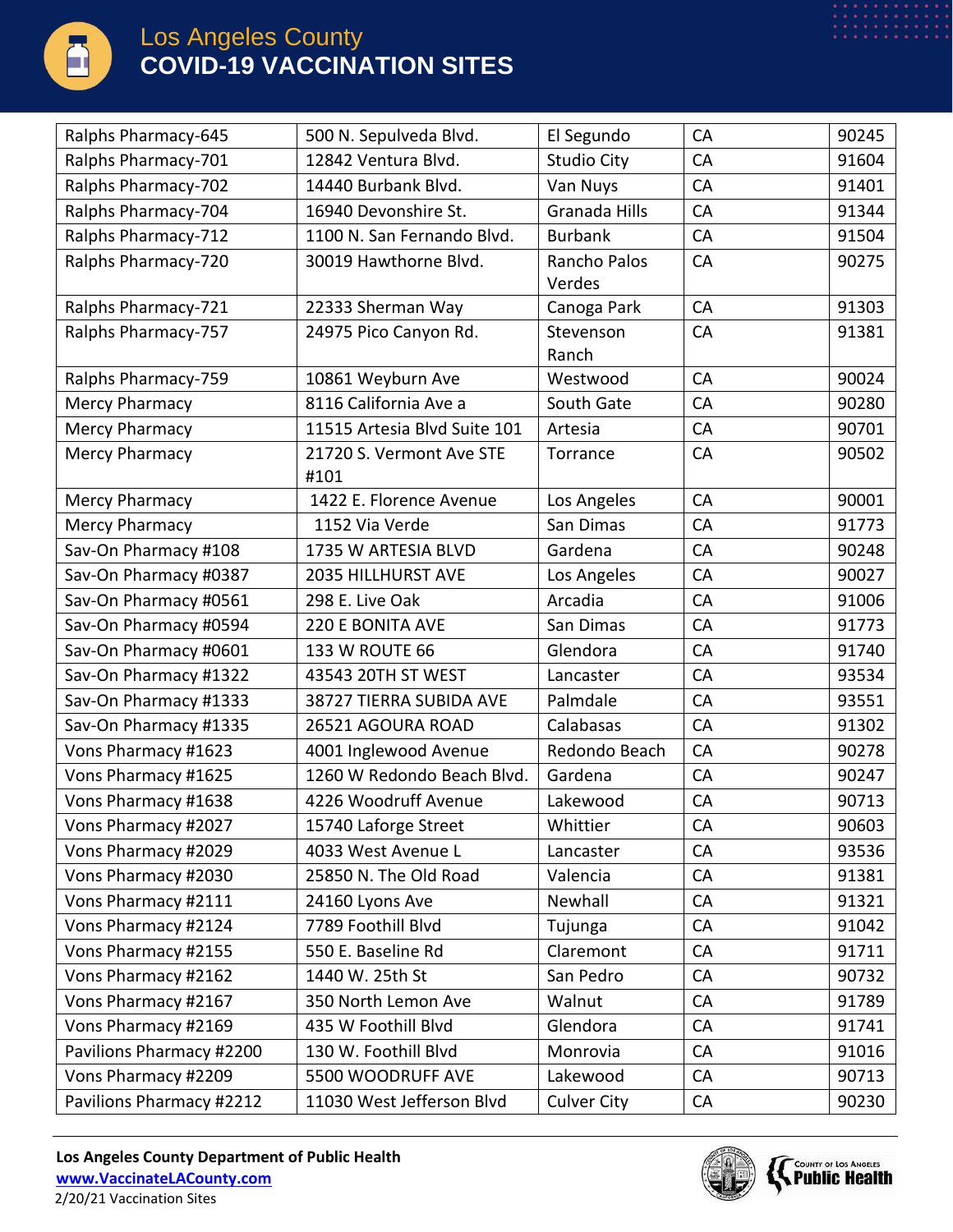

| Pavilions Pharmacy #2214              | 1110 Alameda Avenue                       | <b>Burbank</b>                  | CA        | 91506 |
|---------------------------------------|-------------------------------------------|---------------------------------|-----------|-------|
| Pavilions Pharmacy #2228              | 1213 Fair Oaks Avenue                     | South Pasadena                  | CA        | 91030 |
| Pavilions Pharmacy #2229              | 727 N. Vine Street                        | Los Angeles                     | CA        | 90038 |
| Pavilions Pharmacy #2233              | 7 Peninsula Center                        | <b>Rolling Hills</b><br>Estates | CA        | 90274 |
| Vons Pharmacy #2250                   | 16830 San Fernando Mission<br><b>Blvd</b> | Granada Hills                   | CA        | 91344 |
| Vons Pharmacy #2254                   | 311 Los Feliz Rd                          | Glendale                        | CA        | 91204 |
| Vons Pharmacy #2261                   | 3461 WEST THIRD STREET                    | Los Angeles                     | CA        | 90005 |
| Vons Pharmacy # 2262                  | 710 Broadway                              | Santa Monica                    | CA        | 90401 |
| Vons Pharmacy #2283                   | 1221 Gaffey St                            | San Pedro                       | CA        | 90731 |
| Sav-On Pharmacy #2305                 | 19307 SATICOY ST                          | Reseda                          | CA        | 91335 |
| Vons Pharmacy #2502                   | 500 E. Manchester Blvd                    | Inglewood                       | CA        | 90301 |
| Sav-On Pharmacy #2543                 | 2400 W COMMONWEALTH<br><b>AVE</b>         | Alhambra                        | CA        | 91803 |
| Vons Pharmacy #2598                   | 3233 Foothill Blvd                        | La Crescenta                    | CA        | 91214 |
| Vons Pharmacy #2655                   | 7311 N Figueroa St                        | Los Angeles                     | CA        | 90041 |
| Vons Pharmacy #2665                   | 4520 SUNSET BLVD                          | Los Angeles                     | CA        | 90027 |
| Vons Pharmacy #2739                   | 8969 SANTA MONICA BLVD                    | West Hollywood                  | CA        | 90069 |
| Vons Pharmacy #2832                   | 1600 Foothill Blvd                        | La Verne                        | CA        | 91750 |
| Sav-On Pharmacy #2935                 | 110 E CARSON ST                           | Carson                          | CA        | 90745 |
| Pavilions Pharmacy #2989              | 14845 VENTURA BLVD.                       | <b>SHERMAN OAKS</b>             | CA        | 91403 |
| Vons Pharmacy #3017                   | 3027 Rancho Vista Blvd                    | Palmdale                        | CA        | 93551 |
| Vons Pharmacy #3138                   | 16550 W. Soledad Canyon<br>Road           | Santa Clarita                   | CA        | 91387 |
| Sav-On Pharmacy #3175                 | 6240 Foothill Blvd                        | Tujunga                         | CA        | 91042 |
| Vons Pharmacy #3208                   | 745 W. Naomi Ave                          | Arcadia                         | CA        | 91007 |
| Sav-On Pharmacy #3301                 | 23850 COPPERHILL DR                       | Valencia                        | CA        | 91354 |
| Vons Pharmacy #3517                   | 24325 Crenshaw Blvd                       | Torrance                        | CA        | 90505 |
| Sav-On Pharmacy #3554                 | 1235 S DIAMOND BAR BLVD                   | Diamond Bar                     | CA        | 91765 |
| Sav-On Pharmacy #3859                 | 200 E SEPULVEDA BLVD                      | Carson                          | CA        | 90745 |
| Sav-On Pharmacy #4131                 | 3901 CRENSHAW BLVD                        | Los Angeles                     | CA        | 90008 |
| <b>Western University</b><br>Pharmacy | 309 E. Second St.                         | Pomona                          | CA        | 91766 |
| Walgreen Co. #02156                   | 2551 W MAIN ST;                           | ALHAMBRA                        | CA        | 91801 |
| Walgreen Co. #05773                   | 11800 ARTESIA BLVD;                       | <b>ARTESIA</b>                  | CA        | 90701 |
| Walgreen Co. #05566                   | 17010 CHATSWORTH ST;                      | <b>GRANADA HILLS</b>            | <b>CA</b> | 91344 |
| Walgreen Co. #06854                   | 2222 COLORADO BLVD;                       | <b>LOS ANGELES</b>              | CA        | 90041 |
| Pico Care Pharmacy                    | 6650 Rosemead Blvd                        | Pico Rivera                     | CA        | 90660 |
| Paramount Family Pharmacy             | 8010 2nd Street                           | Paramount                       | CA        | 90723 |